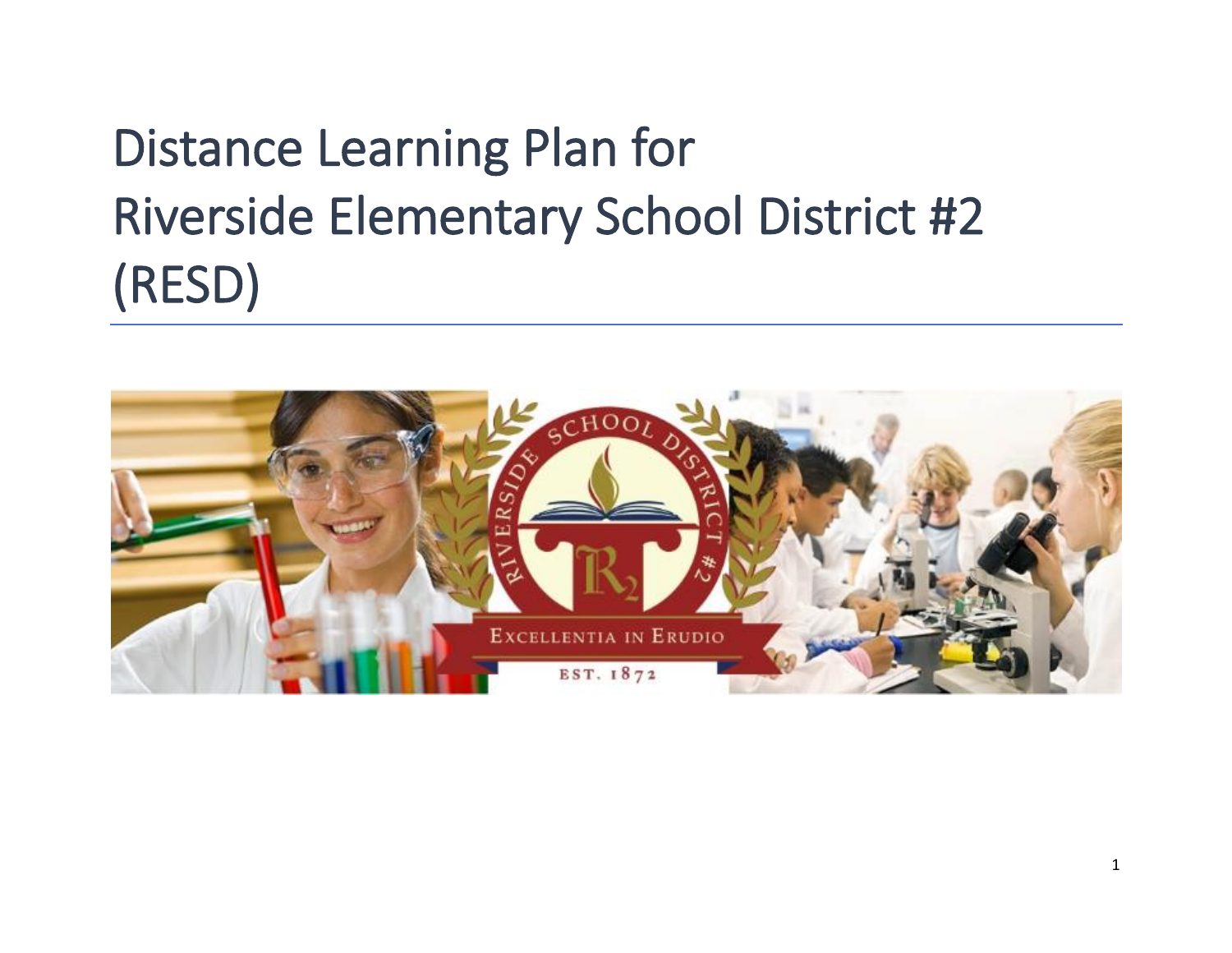# School District Information

\**School districts are only required to submit one DLP. If individual schools within a district are providing unique instructional programs, we encourage school districts to incorporate that information into one DLP, as opposed to completing additional templates. Please contact [EmergencyDL@azed.gov](mailto:EmergencyDL@azed.gov) with any questions.*

| <b>School District Name</b>              | <b>Riverside Elementary School District #2</b>                                   | <b>School District Entity ID</b> | 4257 |
|------------------------------------------|----------------------------------------------------------------------------------|----------------------------------|------|
| contacted with questions about the plan) | Representative authorized to submit the plan (This is the individual who will be | Dr. Jaime Rivera                 |      |
| <b>Representative Telephone Number</b>   |                                                                                  | 602-725-9367                     |      |
| <b>Representative E-Mail Address</b>     |                                                                                  | jrivera@riverside.k12.az.us      |      |

# School Information

\**In the chart, list the schools this plan applies to. Add rows as needed to account for all schools.*

| <b>School Name</b>                                   | <b>Entity ID</b> | <b>CTDS</b>  |
|------------------------------------------------------|------------------|--------------|
| <b>Riverside Traditional School</b>                  | 5210             | 07-04-02-101 |
| <b>Kings Ridge School</b>                            | 84660            | 07-04-02-102 |
| Maricopa Institute of Technology (MIT) Magnet School | 92961            | 07-04-02-103 |
|                                                      |                  |              |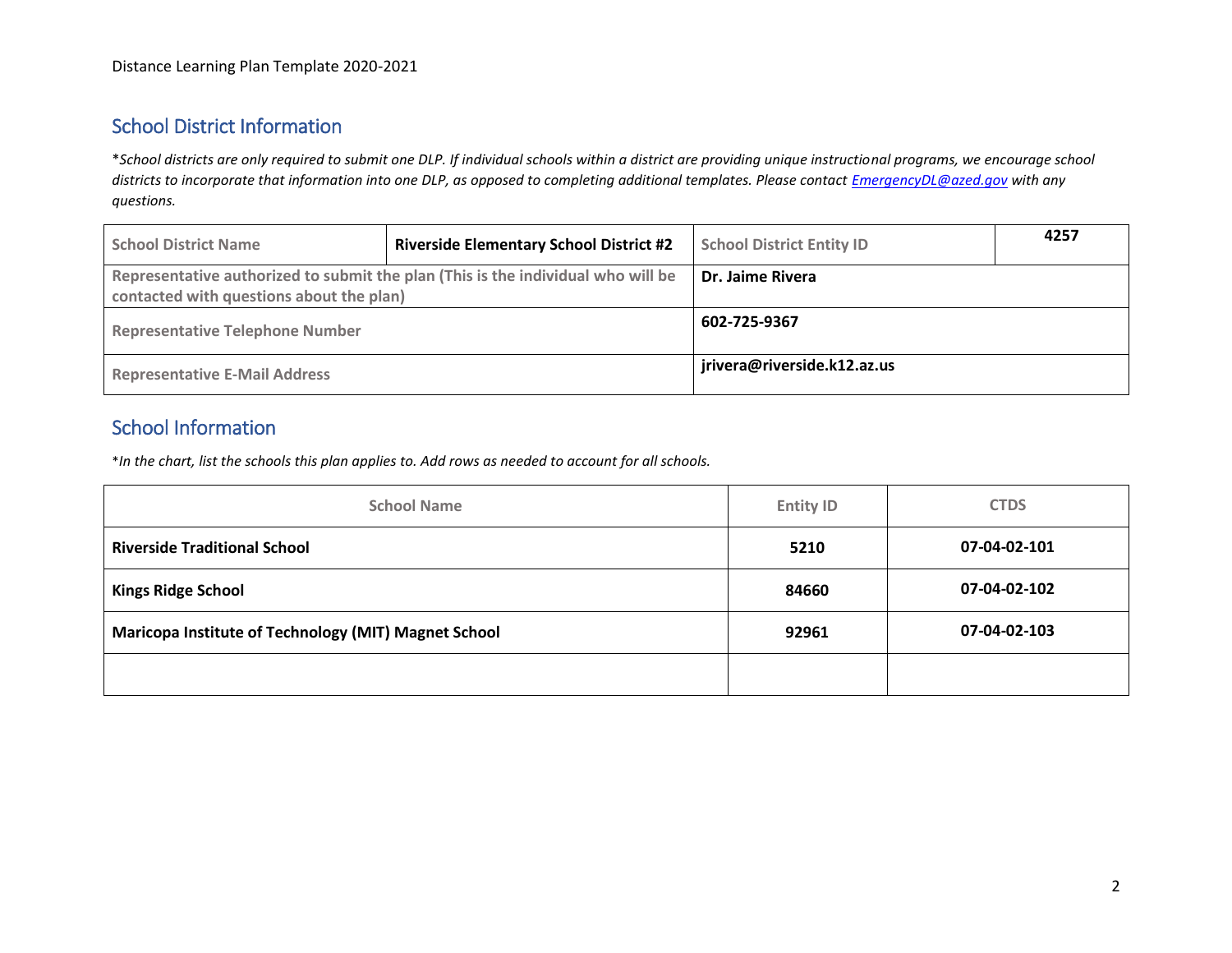Distance Learning Background Information

*a. Number of Instructional Days (3.b)*

*Each school district shall operate for the required 180 days of instruction pursuant to Executive Order 2020-41 (3.b). An exception to this requirement may be granted by the ADE, if the school intended to switch to a different schedule for the 2020-2021 school year. If ADE previously approved the school to operate on a calendar that was not 180 days, but met the number of hours equal to 180 days of instruction, this provision is still met, and no action is required.*

*Please note, pursuant to Executive Order 2020-44 the Arizona Department of Education (ADE) shall conduct an analysis of the need to waive the number of school days that schools are required to provide schooling and the impact of such a waiver by August 31, 2020.*

| How many instructional days will the school district operate for School Year 2020-2021? | 180 |
|-----------------------------------------------------------------------------------------|-----|
| How many instructional days did the school district operate for School Year 2019-2020?  | 180 |

| <b>Estimated Enrollment for FY 2021</b>                                                          | 805                                                  | <b>Start Date for Distance Learning</b>                                                                                                                                                                                                                                                                                                                                                                                                                                                                                                                                                                                                               | 7/27/2020         |  |
|--------------------------------------------------------------------------------------------------|------------------------------------------------------|-------------------------------------------------------------------------------------------------------------------------------------------------------------------------------------------------------------------------------------------------------------------------------------------------------------------------------------------------------------------------------------------------------------------------------------------------------------------------------------------------------------------------------------------------------------------------------------------------------------------------------------------------------|-------------------|--|
| <b>Estimated Number of Students Participating</b><br>in Distance Learning for the Full Year      | 242                                                  | <b>Estimated Number of Students</b><br><b>Participating in Distance Learning</b><br>for a Portion of the year                                                                                                                                                                                                                                                                                                                                                                                                                                                                                                                                         | 563               |  |
| Please choose the option that indicates your<br>proposed duration/plan for distance<br>learning: | reopen.<br>$\square$ 5. Other (Please explain below) | $\Box$ 1. We intend to operate distance learning for the full year for all students.<br>$\square$ 2. We intend to operate distance learning until<br>$\square$ 3. We intend to operate distance learning only until the Governor allows schools to fully<br>$\boxtimes$ 4. We intend to operate distance learning and use a hybrid approach once the Governor<br>allows schools to fully reopen. Hybrid includes distance learning with students learning in the<br>classroom on some days, and from home on other days (i.e. half of the students attend<br>Mon/Wed and half of the students Tues/Thurs, half of the students come each week, etc.). | for all students. |  |

#### *b. Distance Learning Option (3.b)*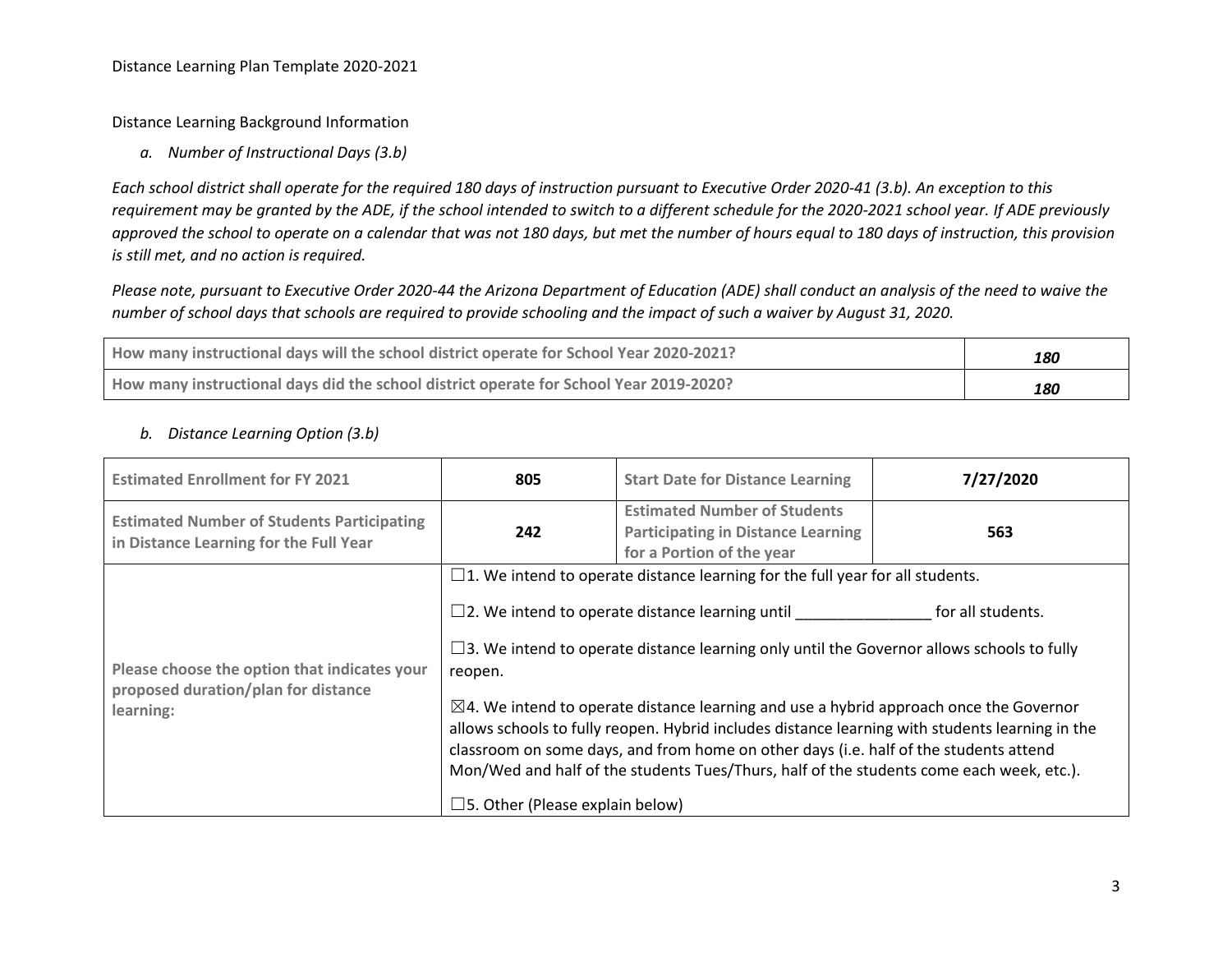**If you chose option 4 or 5 above, please provide a brief narrative explaining the details of the plan you will use:**

This is the plan we already had in place for students returning to school on July 27th FY 2020, through Distance Learning, with a possible face to face start date now set for August 17th. We had discussed the possibility of having students on campus Monday, Tuesday, Wednesday, Thursday and Friday but due to the severity of COVID-19, this return date may be pushed back even further. When the safety of our students, staff and their families returns to a normal setting we will be prepared to offer our students; hybrid, distance learning, online, and in person instruction, simultaneously or separately.

This information is included in our Path to Recovery Strategic Plan.

| Is the school district requiring students to do distance learning?                                                        | Yes |
|---------------------------------------------------------------------------------------------------------------------------|-----|
| If students are required to do distance learning, is the school district providing a physical location for students to go | Yes |
| during the same hours of the day AND the same days throughout the week as it did in the FY2020 school year prior to       |     |
| the school closure?                                                                                                       |     |

*\*In the case of a statewide closure or delay of in-person instruction, the requirement to provide a physical location available for students is waived under the Executive Order 2020-41 until the State permits in-person instruction. If due to a COVID-19 outbreak and pursuant to A.R.S. § 36-787, the Arizona Department of Health Services directs a school to close temporarily in order to appropriately sanitize the facility, the requirement to provide a physical location available for students is waived.* 

# Attendance Tracking (1.a.i, 1.i)

- *Describe how the school district will track attendance for students attending remotely, whether full time or intermittently.* The description must include the specific measures that will be used to determine whether a student participating in DL will be reported as present or absent on days when instruction does not take place in person. Attendance tracking may include methods such as:
	- Communication with their teachers via telephone, ZOOM, MS Teams, or other digital meeting software.
	- Student participation in a virtual meeting or classroom session (ZOOM, MS TEAMS, Google Meets, etc.)
	- Daily assignments completed and submitted by the student.
	- A parent attestation or documentation of time spent on educational activities.

*The school district is advised that the ADE will continue to issue guidance on the topic of attendance, and should closely monitor updated information related to these expectations. Current guidance can be found here:* [https://www.azed.gov/finance/school-finance-guidance-for](https://www.azed.gov/finance/school-finance-guidance-for-covid-19/)[covid-19/](https://www.azed.gov/finance/school-finance-guidance-for-covid-19/)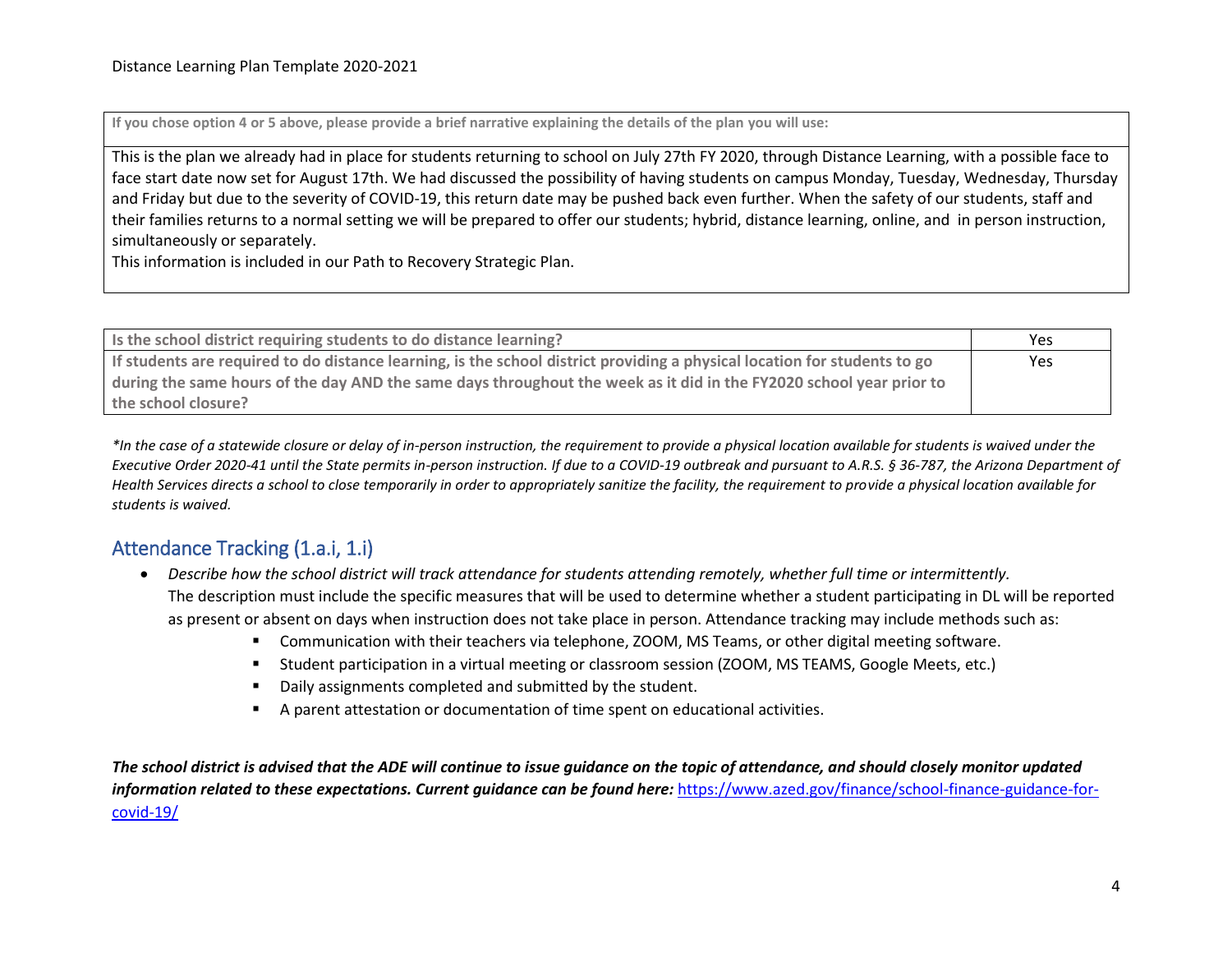|    | <b>Action Step(s)</b>                                                    |    | <b>Person(s) Responsible</b> |    | <b>Frequency and/or Timing</b> |    | <b>Evidence of Implementation</b>                 |
|----|--------------------------------------------------------------------------|----|------------------------------|----|--------------------------------|----|---------------------------------------------------|
| 1. | Teachers will keep a daily log of                                        |    |                              |    |                                |    |                                                   |
|    | student contacts; email, phone calls,<br>robo-call, announcements in PLP | 1. | Teachers                     | 1. | Daily                          | 1. | Hard copy of attendance in teacher<br>record book |
|    | messenger and the class Dojo                                             | 2. | Registrar                    |    |                                |    |                                                   |
|    | platform on a daily basis for each                                       |    |                              |    |                                | 2. | Attendance posted on our Synergy                  |
|    | course.                                                                  |    |                              |    |                                |    | Platform, which is then downloaded                |
| 2. | Students' attendance will be tracked                                     |    |                              |    |                                |    | to ADE.                                           |
|    | through log into PLP, student                                            |    |                              |    |                                |    |                                                   |
|    | progress reports, individual/small                                       |    |                              |    |                                |    |                                                   |
|    | group zoom meetings, virtual                                             |    |                              |    |                                |    |                                                   |
|    | intervention group session.                                              |    |                              |    |                                |    |                                                   |
| 3. | All time spent in PLP is documented                                      |    |                              |    |                                |    |                                                   |
|    | by individual students, course,                                          |    |                              |    |                                |    |                                                   |
|    | teacher and reports can be run to                                        |    |                              |    |                                |    |                                                   |
|    | show enrollment, activity and                                            |    |                              |    |                                |    |                                                   |
|    | productivity.<br>Zoom meetings can take place inside                     |    |                              |    |                                |    |                                                   |
| 4. | the PLP platform to document                                             |    |                              |    |                                |    |                                                   |
|    | instruction taking place with                                            |    |                              |    |                                |    |                                                   |
|    | teacher, tutor lounge inside PLP.                                        |    |                              |    |                                |    |                                                   |
| 5. | Teacher will establish student work                                      |    |                              |    |                                |    |                                                   |
|    | expectations on daily                                                    |    |                              |    |                                |    |                                                   |
|    | assignments/course work that is to                                       |    |                              |    |                                |    |                                                   |
|    | be completed and submitted to the                                        |    |                              |    |                                |    |                                                   |
|    | teacher weekly.                                                          |    |                              |    |                                |    |                                                   |
| 6. | Grade books will show submission of                                      |    |                              |    |                                |    |                                                   |
|    | all assignments inside of PLP.                                           |    |                              |    |                                |    |                                                   |
|    | Assignments, quizzes, practice                                           |    |                              |    |                                |    |                                                   |
|    | quizzes, unit assessments can all be                                     |    |                              |    |                                |    |                                                   |
|    | coded as a gradable assignment                                           |    |                              |    |                                |    |                                                   |
|    | inside grade book. Teacher created                                       |    |                              |    |                                |    |                                                   |
|    | activities can also be included in the                                   |    |                              |    |                                |    |                                                   |
|    | grade book but not be a graded                                           |    |                              |    |                                |    |                                                   |
|    | activity for purposes of                                                 |    |                              |    |                                |    |                                                   |
|    | documentation.                                                           |    |                              |    |                                |    |                                                   |
| 7. | The assignment details feature for                                       |    |                              |    |                                |    |                                                   |
|    | each student in each course shows                                        |    |                              |    |                                |    |                                                   |
|    | student progress lesson by lesson                                        |    |                              |    |                                |    |                                                   |
|    | and grades for all gradable activities.                                  |    |                              |    |                                |    |                                                   |
|    |                                                                          |    |                              |    |                                |    |                                                   |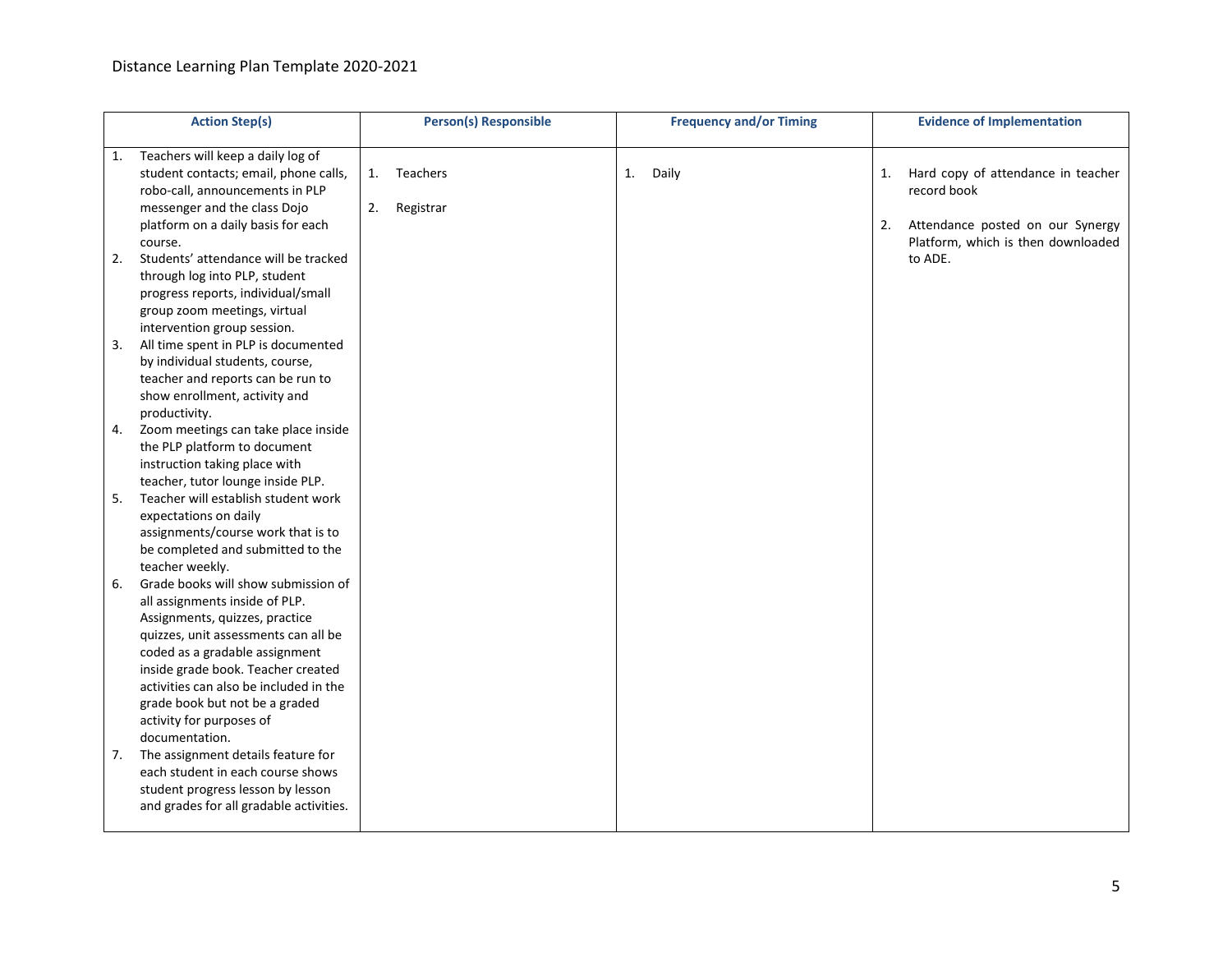| -8. | Parent attestation/parent compact   |  |  |
|-----|-------------------------------------|--|--|
|     | will be signed and submitted to the |  |  |
|     | teachers and saved as               |  |  |
|     | documentation at the school.        |  |  |

*a. Describe the efforts the school district will make to ensure all enrolled students are contacted and in communication on a regular basis.* 

|    | <b>Action Step(s)</b>                 |    | Person(s) Responsible | <b>Frequency and/or Timing</b> |    | <b>Evidence of Implementation</b>  |
|----|---------------------------------------|----|-----------------------|--------------------------------|----|------------------------------------|
|    |                                       |    |                       |                                |    |                                    |
|    | Weekly checks of call logs,           |    | <b>Teachers</b>       | Daily as needed                |    | <b>Teacher Call Logs</b>           |
|    | monitoring teacher-student            |    | Para-Professional     | Weekly                         |    | Parent Surveys                     |
|    | communication within the message      |    | ESS/SPED Aides        |                                |    | Follow up contact from school      |
|    | feature of PLP                        | 4. | Administrative Team   |                                |    | registrar or school administration |
| 2. | Create a schedule for                 |    |                       |                                | 4. | Emails via Schools' PLP secure     |
|    | principal/headmaster to call families |    |                       |                                |    | messaging system, recording        |
|    | to see if they are being              |    |                       |                                |    | conversation strands between       |
|    | communicated with                     |    |                       |                                |    | students and school staff.         |
|    | Survey of families                    |    |                       |                                |    |                                    |
|    |                                       |    |                       |                                |    |                                    |

# Teacher and Staff Expectations and Support (1.a.ii)

*a. Describe expectations of teachers and other staff working virtually.*

|    | <b>Action Step(s)</b>                                                                                                                                                                                          | <b>Person(s) Responsible</b>          |          | <b>Frequency and/or Timing</b> |    | <b>Evidence of Implementation</b>                                                                                                                                                       |
|----|----------------------------------------------------------------------------------------------------------------------------------------------------------------------------------------------------------------|---------------------------------------|----------|--------------------------------|----|-----------------------------------------------------------------------------------------------------------------------------------------------------------------------------------------|
|    | Teachers will be expected to be<br>available during regular professional<br>days/ hours. Logged in to Schools<br>PLP or Zoom to be available for<br>students at specific times (ie: virtual<br>office hours).  | <b>Teachers</b><br>Para-Professionals | ı.<br>2. | Daily<br>Weekly                | 3. | Principal virtual evaluation<br>Principal or AP participation in<br>virtual zoom meetings<br>Principal and AP daily and weekly<br>reviews of teachers PLP coursework<br>and grade book. |
| 2. | Utilizing Zoom to conduct classroom<br>lessons on a schedule with the<br>expectations that teachers are<br>instructing at that time for a specific<br>course with students who are<br>enrolled in that course. |                                       |          |                                | 4. | Teachers and staff will be required<br>to submit a weekly schedule that<br>specifies their instructional day and<br>student and parent communication<br>log.                            |
| 3. | Increased emphasis on<br>communication since students and                                                                                                                                                      |                                       |          |                                |    |                                                                                                                                                                                         |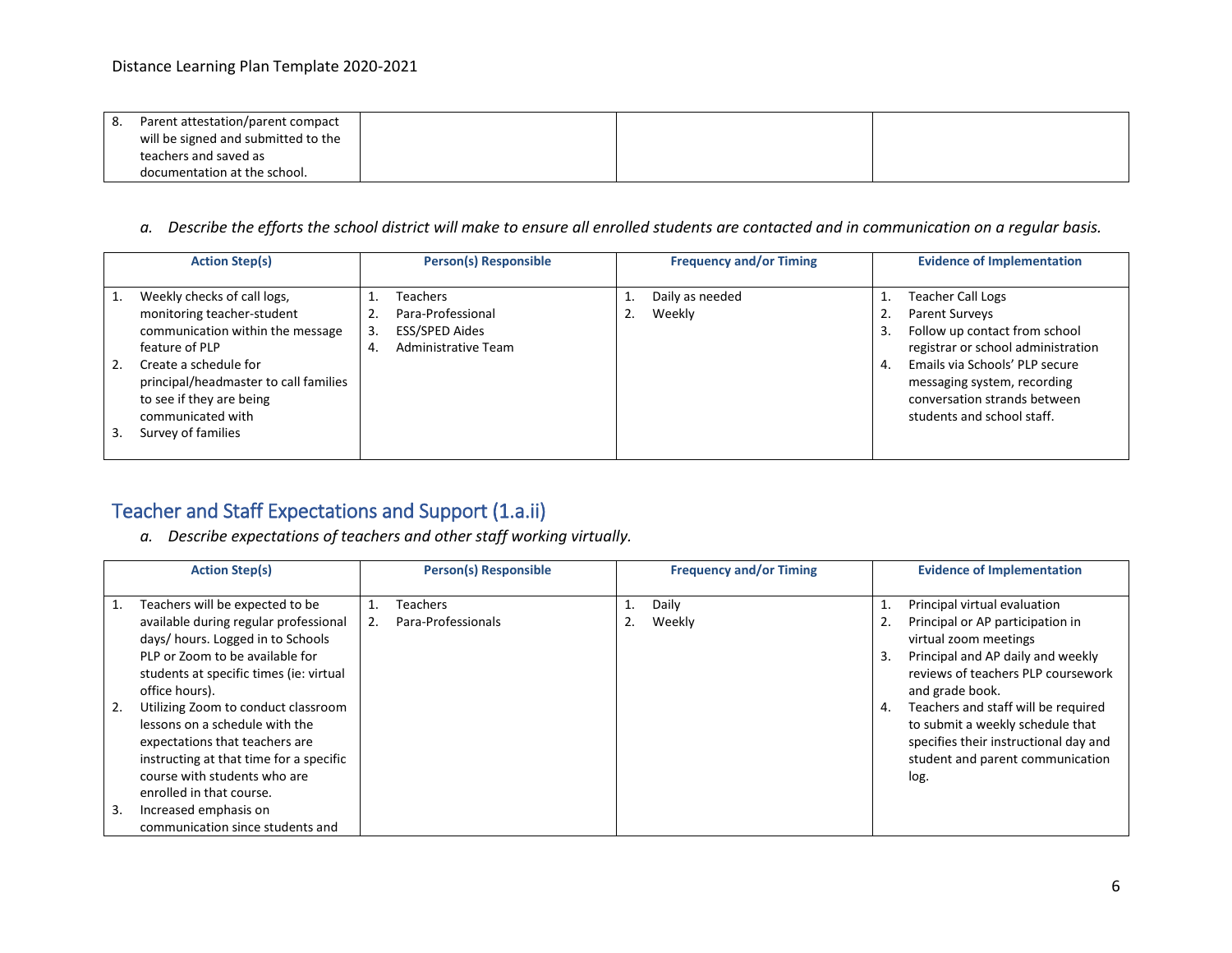|    | families will not be physically<br>attending school. |  |  |
|----|------------------------------------------------------|--|--|
| 4. | Tutor sessions for our lowest                        |  |  |
|    | students throughout the day will be<br>available.    |  |  |

- *b. Describe commitments on delivery of employee support services including but not limited to:*
	- o *Human resource policies and support for employees; and*
	- o *Regular communication from the administration.*

|          | <b>Action Step(s)</b>                                                                                                                                                                | <b>Person(s) Responsible</b>       |                | <b>Frequency and/or Timing</b>                                                                                                                                                            |    | <b>Evidence of Implementation</b>                                                                  |
|----------|--------------------------------------------------------------------------------------------------------------------------------------------------------------------------------------|------------------------------------|----------------|-------------------------------------------------------------------------------------------------------------------------------------------------------------------------------------------|----|----------------------------------------------------------------------------------------------------|
| 1.       | Emails, texts, phone calls, Common<br>Meeting Time (CMT), are used<br>regularly.                                                                                                     | Mrs. Minzer<br>Site Administration | 1.<br>2.<br>3. | Weekly set PD schedules<br>CMT - Monthly during school year.<br>Weekly during off-school time                                                                                             | 2. | Agendas and sign-in sheets for all<br>staff virtual meetings.<br>Faculty and staff evaluations and |
| 2.       | Availability to meet with<br>administrative team members and<br>curriculum coaches any time during<br>established professional time to<br>discuss concerns or request<br>assistance. |                                    | 4.             | Administration and HR team<br>members are available on a daily<br>basis with an open door policy<br>during school hours via: in-person,<br>or telephone, text or email anytime<br>or day. |    | growth plans                                                                                       |
| 3.<br>4. | Specifically for employees to utilize.<br>Surveys, check-ins on what staff<br>needs from administration, peers,<br>students and parents or from the<br>community.                    |                                    | 5.             | School insurance also provides<br>counseling for matters beyond the<br>skill level in-house support, via 24 hr.<br>help lines.                                                            |    |                                                                                                    |

*c. Describe how professional development will be provided to employees.*

| <b>Action Step(s)</b>                                                                                                                               | <b>Person(s) Responsible</b> | <b>Frequency and/or Timing</b> | <b>Evidence of Implementation</b> |
|-----------------------------------------------------------------------------------------------------------------------------------------------------|------------------------------|--------------------------------|-----------------------------------|
| Develop full Professional<br>Development calendar that will<br>be provided through virtual and<br>socially distanced, in-person,<br>when available. | Mrs. Minzer                  | Monthly                        | PD Calendar, sign in sheets       |
| Provide Pre-service training for<br>all state requirement, safety<br>protocols, online curriculum, EL<br>and Special Ed learning needs in           | <b>Various Trainers</b>      | 2.<br>July                     | Schedule and sign in sheets       |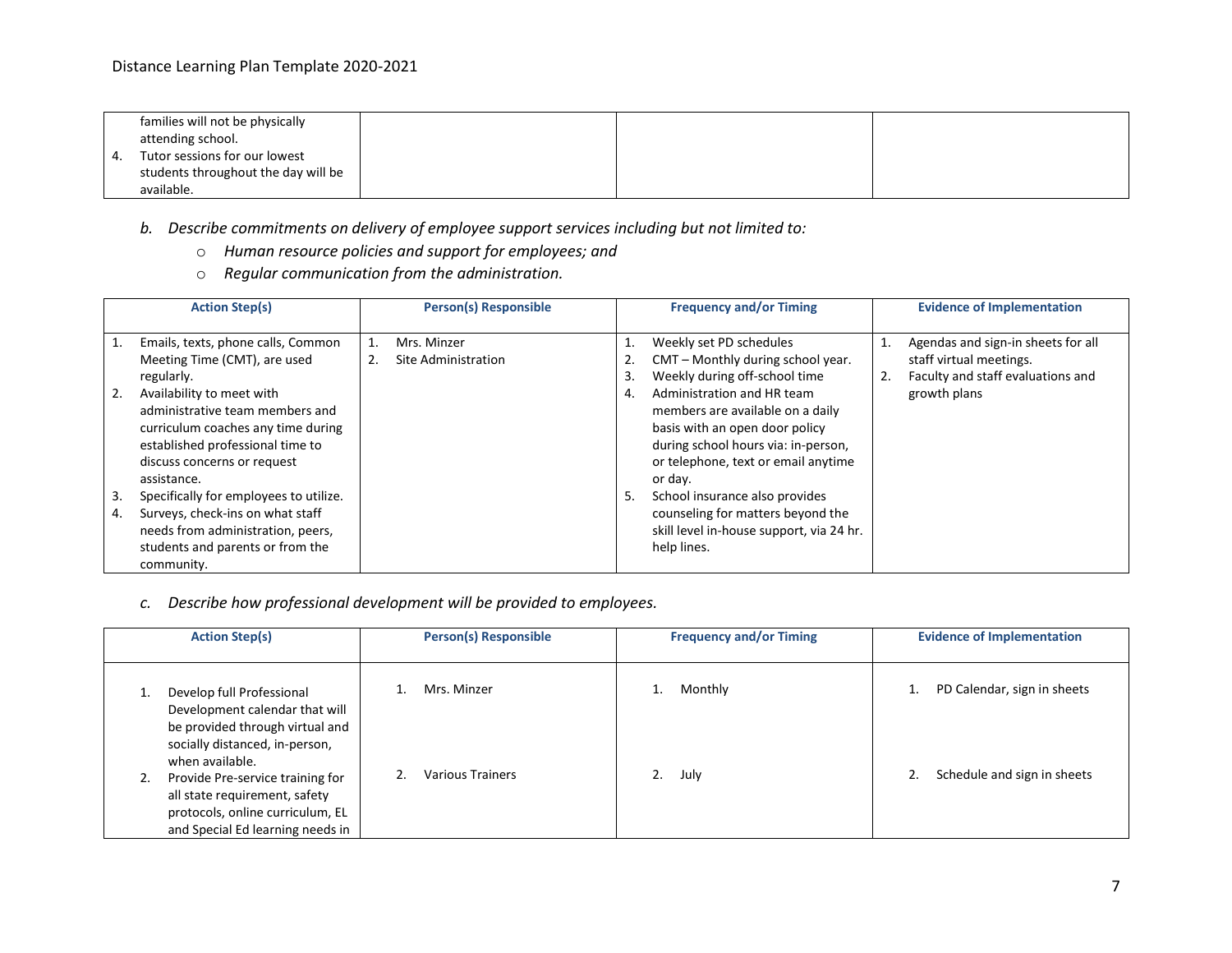| virtual learning.<br>Provide virtual coaching and<br>socially distanced, in-person<br>instructional coaching will be<br>done on an on-going process to<br>support implementation of<br>online instructional strategies<br>and best practices. | Ms. Milinovich,<br>Ms. Graham<br>Ms.Gilmore | Monthly | Monthly coaching notes and<br>sign in sheets |
|-----------------------------------------------------------------------------------------------------------------------------------------------------------------------------------------------------------------------------------------------|---------------------------------------------|---------|----------------------------------------------|
|                                                                                                                                                                                                                                               |                                             |         |                                              |

**List Specific Professional Development Topics That Will Be Covered**

1. Lincoln Learning online curriculum

2. English language learning online instructional strategies, grouping configurations, interventions, and differentiation to best meet language levels

3. Special education learning online instructional strategies, grouping configurations, interventions, and differentiation to best meet individual needs and IEPs.

## Connectivity (1.a.iii)

*Check the boxes below to indicate which was/will be used to ensure each student, teacher, and staff member has access to a device and internet connectivity if the plan relies on online learning.*

|                                                                | <b>Students</b> | <b>Teachers</b> | <b>Staff</b> |
|----------------------------------------------------------------|-----------------|-----------------|--------------|
| <b>What was Used to Establish Need?</b>                        |                 |                 |              |
| Questionnaire                                                  | ✓               | ✓               | ✓            |
| Personal Contact and Discussion                                |                 |                 |              |
| Needs Assessment-Available data                                |                 | ✓               |              |
| <b>Other: Parent-Student and Staff Surveys</b>                 |                 | ✓               |              |
| What will be Used to Respond to Need?                          |                 |                 |              |
| Loaner Device (laptop/tablet)                                  | ✓               | ✓               |              |
| WIFI Hot Spot                                                  |                 |                 |              |
| <b>Supplemental Utility Support (Internet)</b>                 |                 |                 |              |
| <b>Other: Computer Backpacks</b>                               |                 | ✓               |              |
| When will stakeholders have access to IT Support Availability? |                 |                 |              |
| <b>Traditional School Hours</b>                                |                 | ✓               |              |
| <b>Extended Weekday Hours</b>                                  | ✓               | ✓               |              |
| 24/7 Support                                                   |                 |                 |              |
| Other:                                                         |                 |                 |              |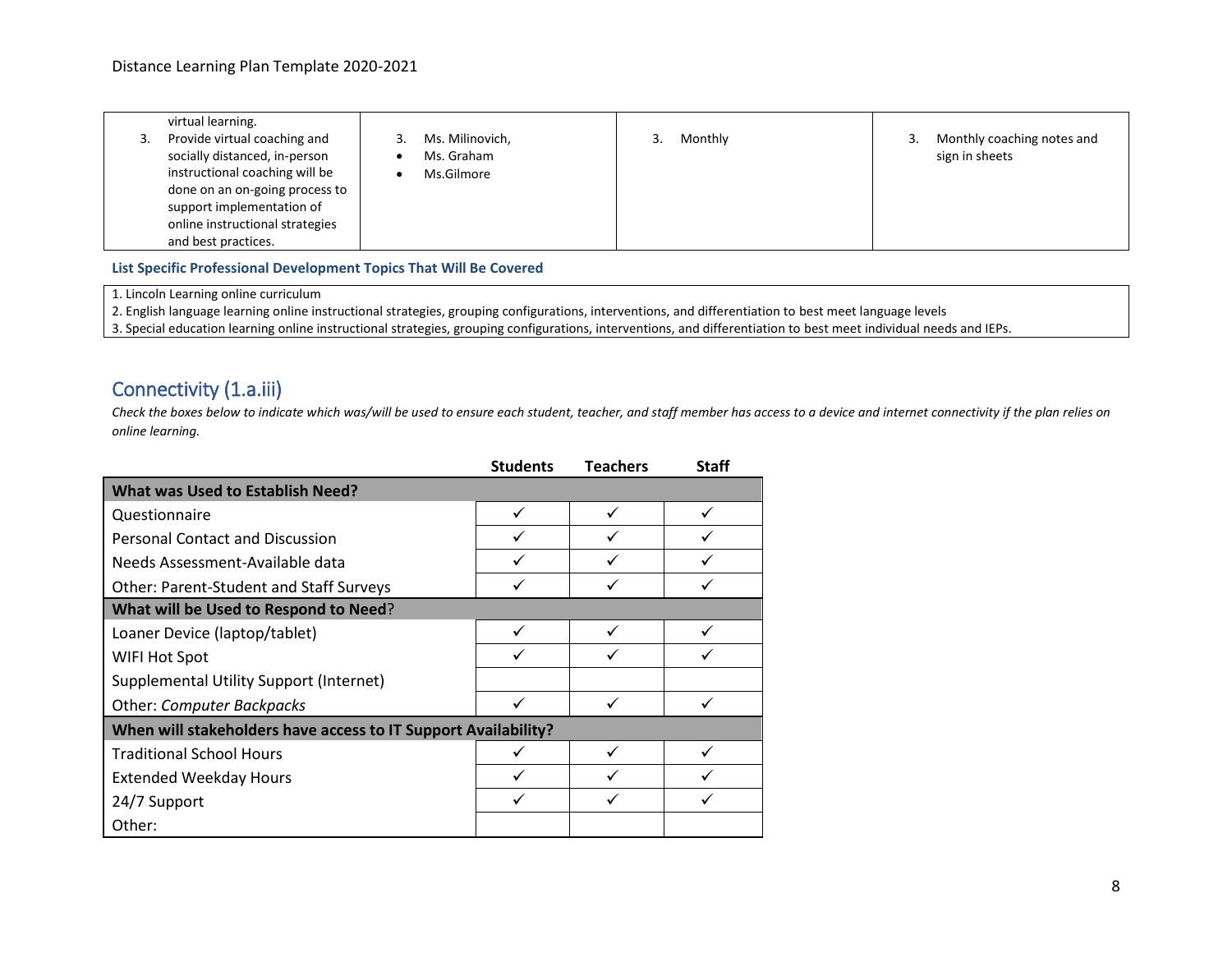Instructional Methods and Monitoring Learning (1.a.iii)

*a. In the tables below, list the methods that will be used to deliver instruction (i.e. Direct Instruction via Zoom, Independent Study, Project Based Learning via a menu of options), the content provider or program to be used (i.e. Schools PLP, Edgenuity, Journeys, Saxon Math), and the Formative and Summative Assessment Strategies to be used, as well as the frequency of those assessments.*

|                                                              | Instructional Methods, Content Delivery, and Monitoring Student Learning (Math)                                                                                                                                                                                                                                                                                                                                                                                                                                                                                                                                                                                                                                                                                                                                                                                                                 |                                               |                                                                                                                                                  |                                                                                                                               |  |  |  |  |
|--------------------------------------------------------------|-------------------------------------------------------------------------------------------------------------------------------------------------------------------------------------------------------------------------------------------------------------------------------------------------------------------------------------------------------------------------------------------------------------------------------------------------------------------------------------------------------------------------------------------------------------------------------------------------------------------------------------------------------------------------------------------------------------------------------------------------------------------------------------------------------------------------------------------------------------------------------------------------|-----------------------------------------------|--------------------------------------------------------------------------------------------------------------------------------------------------|-------------------------------------------------------------------------------------------------------------------------------|--|--|--|--|
|                                                              | <b>Educational Delivery</b>                                                                                                                                                                                                                                                                                                                                                                                                                                                                                                                                                                                                                                                                                                                                                                                                                                                                     | <b>Content Provider/Program</b>               | <b>Formative Assessment</b>                                                                                                                      | <b>Summative Assessment</b>                                                                                                   |  |  |  |  |
|                                                              | <b>Methodologies</b>                                                                                                                                                                                                                                                                                                                                                                                                                                                                                                                                                                                                                                                                                                                                                                                                                                                                            | <b>Used</b>                                   | <b>Strategies and Frequency</b>                                                                                                                  | <b>Strategies and Frequency</b>                                                                                               |  |  |  |  |
| Kindergarten<br>1.<br>2.<br>3.<br>4.<br>5.<br>6.<br>7.<br>8. | Our Distance Learning Program's<br>educational methodology include:<br>Computer assisted learning<br>systems<br>Virtual classrooms<br><b>Virtual laboratories</b><br>Electronic field trips<br>Electronic mail<br>Virtual tutoring<br>Online help desk<br>Video group chat sessions with<br>instructors and non-computer<br>based activities performed<br>under the direction of a certified<br>instructor.<br>• Various learning styles are<br>addressed in the delivery methods.<br>• Modifications to content delivery<br>by course or by lesson can be made.<br>• Methods provide synchronous and<br>asynchronous support to AOI<br>students.<br>• Learner support systems with<br>methods of communication are<br>included.<br>· Selected methodologies exhibit<br>knowledge of current online delivery<br>best practices and the ability to<br>implement and evaluate these<br>practices. | <b>Schools PLP: Lincoln</b><br>1.<br>Learning | <b>Practice Quizzes</b><br>1.<br>Lesson Assess Its'<br>2.<br><b>Check for Understanding</b><br>3.<br>Questions within Lessons<br>Daily<br>Weekly | <b>Unit Mastery Assessments</b><br>1.<br>2.<br>Assess Its'<br><b>Monthly for Unit Mastery</b><br>$\bullet$<br>and Assess Its' |  |  |  |  |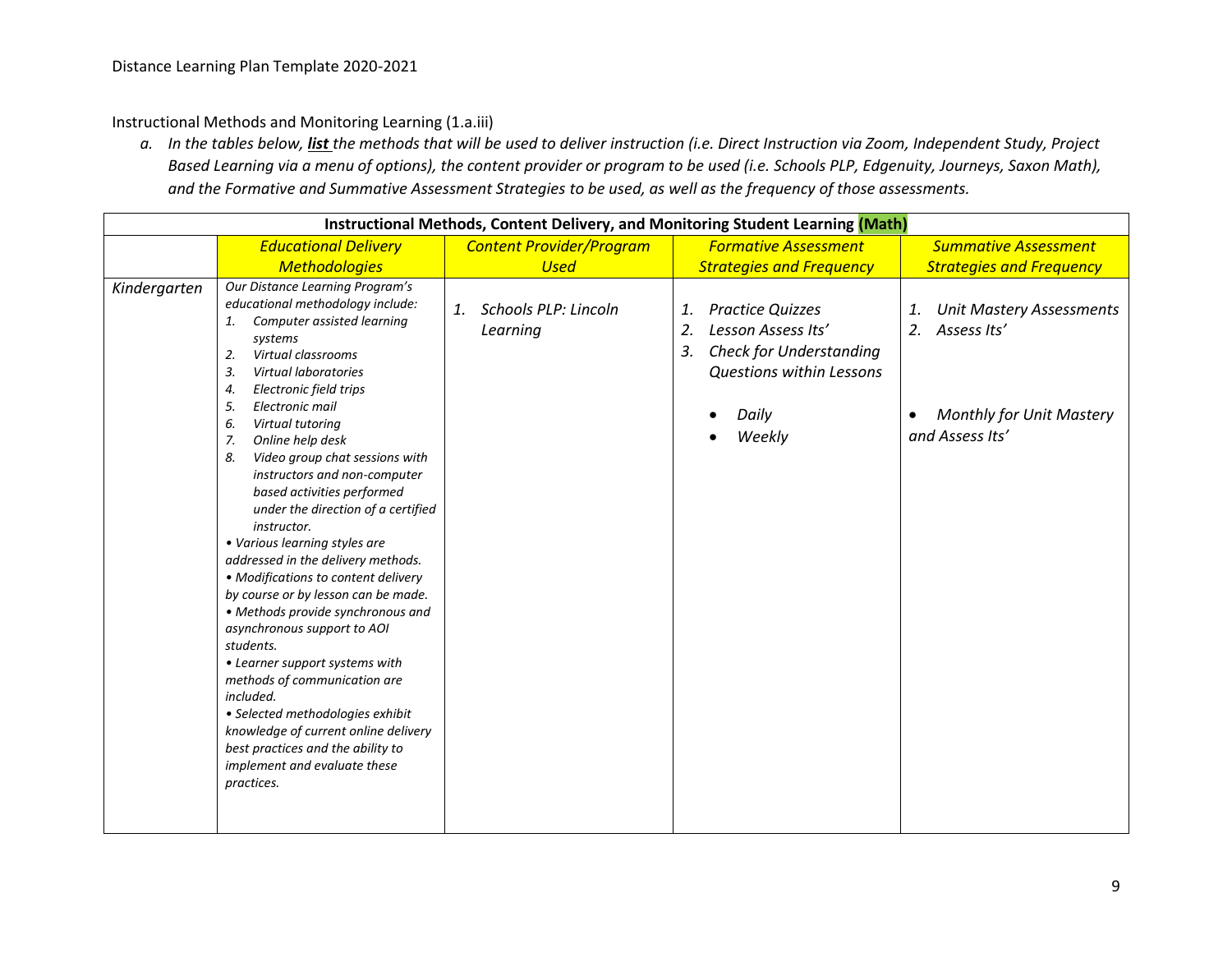| $1 - 3$ | Our Distance Learning Program's<br>educational methodology include:<br>1. Computer assisted learning<br>systems<br>2. Virtual classrooms<br>3. Virtual laboratories<br>4. Electronic field trips<br>5. Electronic mail<br>6. Virtual tutoring<br>7. Online help desk<br>8. Video group chat sessions with<br>instructors and non-computer based<br>activities performed under the<br>direction of a certified instructor.<br>• Various learning styles are<br>addressed in the delivery methods.<br>• Modifications to content delivery<br>by course or by lesson can be made.<br>• Methods provide synchronous and<br>asynchronous support to AOI |          | <b>Schools PLP: Lincoln</b><br>1.<br>Learning              |                                          | <b>Practice Quizzes</b><br>Lesson Assess Its'<br><b>Check for Understanding</b><br>Questions within Lessons<br>Daily<br>Weekly        | 1. Unit Mastery Assessments<br>2. Assess Its'<br><b>Monthly for Unit Mastery</b><br>and Assess Its' |  |
|---------|----------------------------------------------------------------------------------------------------------------------------------------------------------------------------------------------------------------------------------------------------------------------------------------------------------------------------------------------------------------------------------------------------------------------------------------------------------------------------------------------------------------------------------------------------------------------------------------------------------------------------------------------------|----------|------------------------------------------------------------|------------------------------------------|---------------------------------------------------------------------------------------------------------------------------------------|-----------------------------------------------------------------------------------------------------|--|
|         | students.<br>• Learner support systems with<br>methods of communication are<br>included.<br>· Selected methodologies exhibit<br>knowledge of current online delivery<br>best practices and the ability to<br>implement and evaluate these<br>practices.                                                                                                                                                                                                                                                                                                                                                                                            |          |                                                            |                                          |                                                                                                                                       |                                                                                                     |  |
| $4 - 6$ | Our Distance Learning Program's<br>educational methodology include:<br>1. Computer assisted learning<br>systems<br>2. Virtual classrooms<br>3. Virtual laboratories<br>4. Electronic field trips<br>5. Electronic mail<br>6. Virtual tutoring<br>7. Online help desk<br>8. Video group chat sessions with<br>instructors and non-computer based<br>activities performed under the                                                                                                                                                                                                                                                                  | 1.<br>2. | <b>Schools PLP: Lincoln</b><br>Learning<br><b>IXL Math</b> | 1.<br>2.<br>3.<br>$\bullet$<br>$\bullet$ | <b>Practice Quizzes</b><br>Lesson Assess Its'<br><b>Check for Understanding</b><br><b>Questions within Lessons</b><br>Daily<br>Weekly | 1. Unit Mastery Assessments<br>2. Assess Its'<br><b>Monthly for Unit Mastery</b><br>and Assess Its' |  |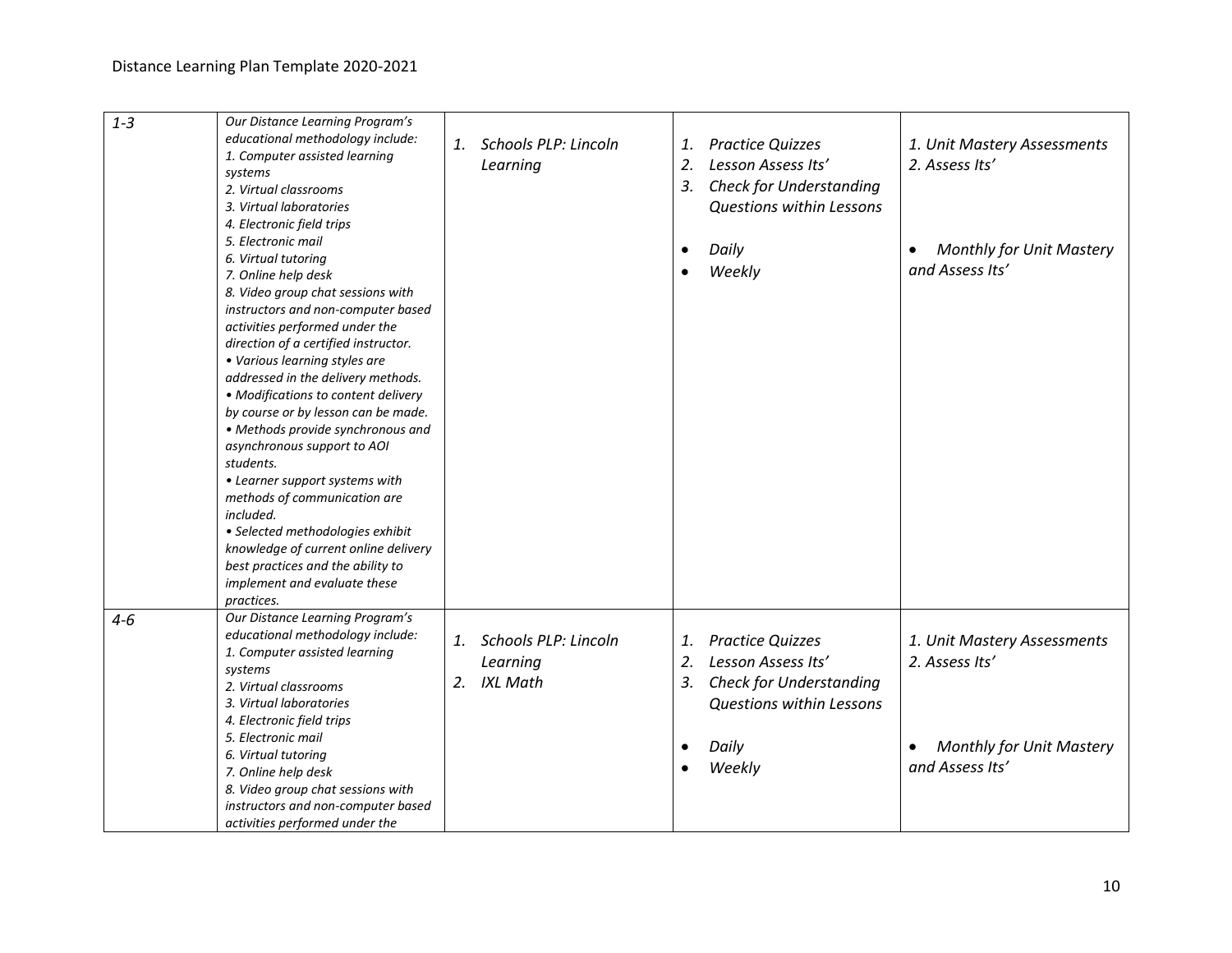|         | direction of a certified instructor. |    |                             |           |                                 |           |                                 |
|---------|--------------------------------------|----|-----------------------------|-----------|---------------------------------|-----------|---------------------------------|
|         | • Various learning styles are        |    |                             |           |                                 |           |                                 |
|         | addressed in the delivery methods.   |    |                             |           |                                 |           |                                 |
|         | • Modifications to content delivery  |    |                             |           |                                 |           |                                 |
|         | by course or by lesson can be made.  |    |                             |           |                                 |           |                                 |
|         | • Methods provide synchronous and    |    |                             |           |                                 |           |                                 |
|         | asynchronous support to AOI          |    |                             |           |                                 |           |                                 |
|         | students.                            |    |                             |           |                                 |           |                                 |
|         | • Learner support systems with       |    |                             |           |                                 |           |                                 |
|         | methods of communication are         |    |                             |           |                                 |           |                                 |
|         | included.                            |    |                             |           |                                 |           |                                 |
|         | · Selected methodologies exhibit     |    |                             |           |                                 |           |                                 |
|         | knowledge of current online delivery |    |                             |           |                                 |           |                                 |
|         | best practices and the ability to    |    |                             |           |                                 |           |                                 |
|         | implement and evaluate these         |    |                             |           |                                 |           |                                 |
|         | practices.                           |    |                             |           |                                 |           |                                 |
| $7 - 8$ | Our Distance Learning Program's      |    |                             |           |                                 |           |                                 |
|         | educational methodology include:     | 1. | <b>Schools PLP: Lincoln</b> | 1.        | <b>Practice Quizzes</b>         | 1.        | <b>Unit Mastery Assessments</b> |
|         | 1. Computer assisted learning        |    |                             |           | Lesson Assess Its'              |           | Assess Its'                     |
|         | systems                              |    | Learning                    | 2.        |                                 | 2.        |                                 |
|         | 2. Virtual classrooms                | 2. | IXL Math                    | 3.        | <b>Check for Understanding</b>  |           |                                 |
|         | 3. Virtual laboratories              |    |                             |           | <b>Questions within Lessons</b> | $\bullet$ | <b>Monthly for Unit Mastery</b> |
|         | 4. Electronic field trips            |    |                             |           |                                 |           | and Assess Its'                 |
|         | 5. Electronic mail                   |    |                             | $\bullet$ | Daily                           |           |                                 |
|         | 6. Virtual tutoring                  |    |                             |           |                                 |           |                                 |
|         | 7. Online help desk                  |    |                             | $\bullet$ | Weekly                          | 3.        | Mid-Term                        |
|         | 8. Video group chat sessions with    |    |                             |           |                                 | 4.        | <b>Final Exam</b>               |
|         | instructors and non-computer based   |    |                             |           |                                 |           |                                 |
|         | activities performed under the       |    |                             |           |                                 | $\bullet$ | <b>Twice Yearly</b>             |
|         | direction of a certified instructor. |    |                             |           |                                 |           |                                 |
|         | • Various learning styles are        |    |                             |           |                                 |           | Once per semester               |
|         | addressed in the delivery methods.   |    |                             |           |                                 |           |                                 |
|         | • Modifications to content delivery  |    |                             |           |                                 |           |                                 |
|         | by course or by lesson can be made.  |    |                             |           |                                 |           |                                 |
|         | • Methods provide synchronous and    |    |                             |           |                                 |           |                                 |
|         | asynchronous support to AOI          |    |                             |           |                                 |           |                                 |
|         | students.                            |    |                             |           |                                 |           |                                 |
|         | • Learner support systems with       |    |                             |           |                                 |           |                                 |
|         | methods of communication are         |    |                             |           |                                 |           |                                 |
|         | included.                            |    |                             |           |                                 |           |                                 |
|         | • Selected methodologies exhibit     |    |                             |           |                                 |           |                                 |
|         | knowledge of current online delivery |    |                             |           |                                 |           |                                 |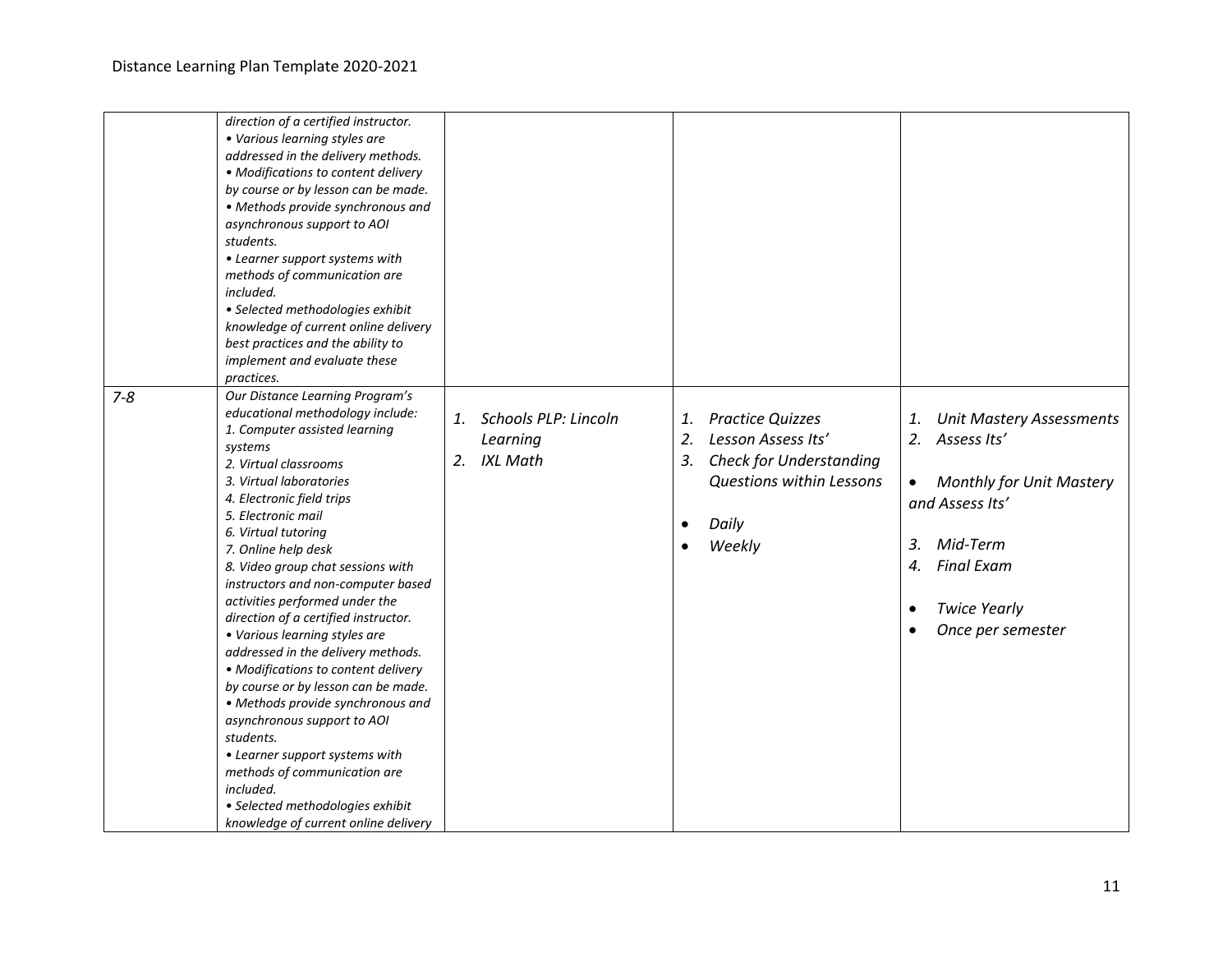|          | best practices and the ability to<br>implement and evaluate these<br>practices. |  |  |
|----------|---------------------------------------------------------------------------------|--|--|
| $9 - 12$ |                                                                                 |  |  |

| Instructional Methods, Content Delivery, and Monitoring Student Learning (ELA) |                                                                                                                                                                                                                                                                                                                                                                                                                                                                                                                                                                                                                                                                                                                                                                                                                                                                                                               |                                                                                |                                                                                                                                                  |                                                                                                                  |  |  |  |
|--------------------------------------------------------------------------------|---------------------------------------------------------------------------------------------------------------------------------------------------------------------------------------------------------------------------------------------------------------------------------------------------------------------------------------------------------------------------------------------------------------------------------------------------------------------------------------------------------------------------------------------------------------------------------------------------------------------------------------------------------------------------------------------------------------------------------------------------------------------------------------------------------------------------------------------------------------------------------------------------------------|--------------------------------------------------------------------------------|--------------------------------------------------------------------------------------------------------------------------------------------------|------------------------------------------------------------------------------------------------------------------|--|--|--|
|                                                                                | <b>Educational Delivery</b>                                                                                                                                                                                                                                                                                                                                                                                                                                                                                                                                                                                                                                                                                                                                                                                                                                                                                   | <b>Content Provider/Program</b>                                                | <b>Formative Assessment</b>                                                                                                                      | <b>Summative Assessment</b>                                                                                      |  |  |  |
|                                                                                | <b>Methodologies</b>                                                                                                                                                                                                                                                                                                                                                                                                                                                                                                                                                                                                                                                                                                                                                                                                                                                                                          | <b>Used</b>                                                                    | <b>Strategies and Frequency</b>                                                                                                                  | <b>Strategies and Frequency</b>                                                                                  |  |  |  |
| Kindergarten                                                                   | Our Distance Learning Program's<br>educational methodology include:<br>1. Computer assisted learning<br>systems<br>2. Virtual classrooms<br>3. Virtual laboratories<br>4. Electronic field trips<br>5. Electronic mail<br>6. Virtual tutoring<br>7. Online help desk<br>8. Video group chat sessions with<br>instructors and non-computer based<br>activities performed under the<br>direction of a certified instructor.<br>• Various learning styles are<br>addressed in the delivery methods.<br>• Modifications to content delivery<br>by course or by lesson can be made.<br>• Methods provide synchronous and<br>asynchronous support to AOI<br>students.<br>• Learner support systems with<br>methods of communication are<br>included.<br>· Selected methodologies exhibit<br>knowledge of current online delivery<br>best practices and the ability to<br>implement and evaluate these<br>practices. | <b>Schools PLP: Lincoln</b><br>1.<br>Learning<br><b>Reading Horizons</b><br>2. | <b>Practice Quizzes</b><br>1.<br>Lesson Assess Its'<br>2.<br><b>Check for Understanding</b><br>3.<br>Questions within Lessons<br>Daily<br>Weekly | 1.<br><b>Unit Mastery Assessments</b><br>2.<br>Assess Its'<br><b>Monthly for Unit Mastery</b><br>and Assess Its' |  |  |  |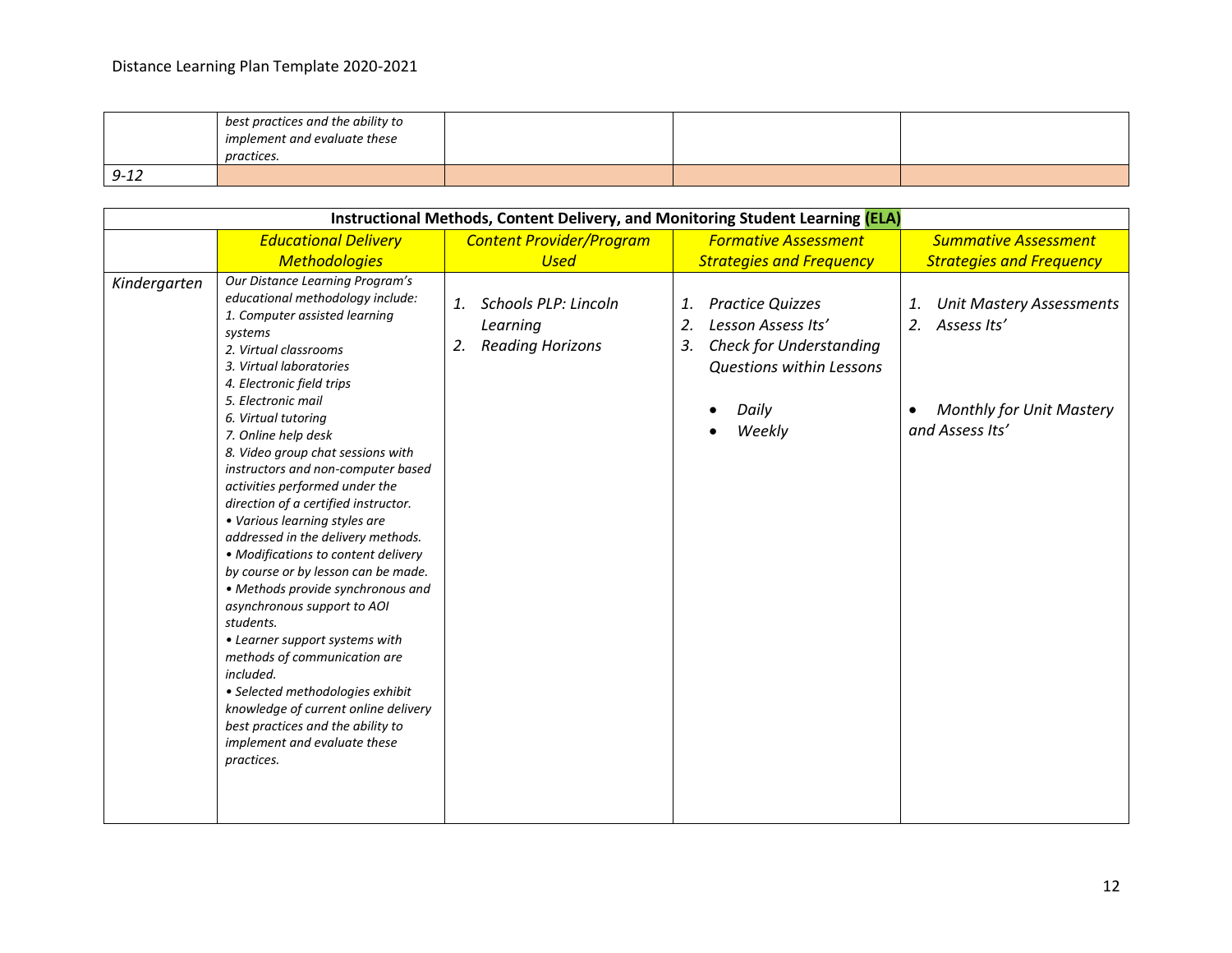| $1 - 3$ | Our Distance Learning Program's<br>educational methodology include:<br>1. Computer assisted learning<br>systems<br>2. Virtual classrooms<br>3. Virtual laboratories<br>4. Electronic field trips<br>5. Electronic mail<br>6. Virtual tutoring<br>7. Online help desk<br>8. Video group chat sessions with<br>instructors and non-computer based<br>activities performed under the<br>direction of a certified instructor.<br>• Various learning styles are | 2.       | 1. Schools PLP: Lincoln<br>Learning<br><b>Reading Horizons</b> | 1. Practice Quizzes<br>2. Lesson Assess Its'<br>3. Check for Understanding<br>Questions within Lessons<br>Daily<br>$\bullet$<br>Weekly        | <b>Unit Mastery Assessments</b><br>1.<br>Assess Its'<br>2.<br><b>Monthly for Unit Mastery</b><br>and Assess Its' |
|---------|------------------------------------------------------------------------------------------------------------------------------------------------------------------------------------------------------------------------------------------------------------------------------------------------------------------------------------------------------------------------------------------------------------------------------------------------------------|----------|----------------------------------------------------------------|-----------------------------------------------------------------------------------------------------------------------------------------------|------------------------------------------------------------------------------------------------------------------|
|         | addressed in the delivery methods.<br>• Modifications to content delivery<br>by course or by lesson can be made.<br>• Methods provide synchronous and<br>asynchronous support to AOI<br>students.<br>• Learner support systems with<br>methods of communication are<br>included.<br>· Selected methodologies exhibit<br>knowledge of current online delivery<br>best practices and the ability to<br>implement and evaluate these<br>practices.            |          |                                                                |                                                                                                                                               |                                                                                                                  |
| $4-6$   | Our Distance Learning Program's<br>educational methodology include:<br>1. Computer assisted learning<br>systems<br>2. Virtual classrooms<br>3. Virtual laboratories<br>4. Electronic field trips<br>5. Electronic mail<br>6. Virtual tutoring<br>7. Online help desk<br>8. Video group chat sessions with<br>instructors and non-computer based<br>activities performed under the                                                                          | 1.<br>2. | Schools PLP: Lincoln<br>Learning<br><b>Reading Horizons</b>    | 1. Practice Quizzes<br>2. Lesson Assess Its'<br>3. Check for Understanding<br><b>Questions within Lessons</b><br>Daily<br>$\bullet$<br>Weekly | <b>Unit Mastery Assessments</b><br>1.<br>2. Assess Its'<br><b>Monthly for Unit Mastery</b><br>and Assess Its'    |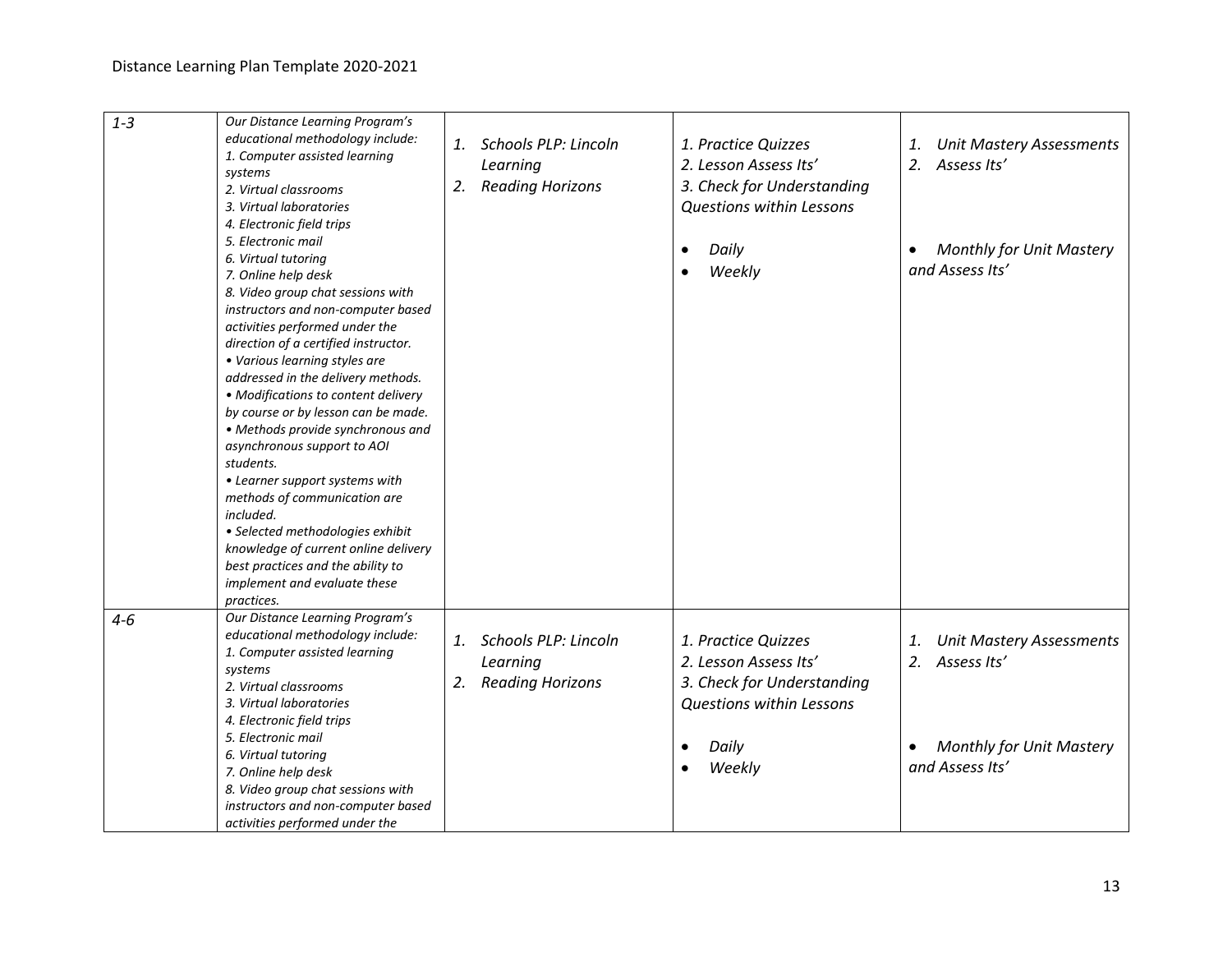|         | direction of a certified instructor.<br>• Various learning styles are |                         |                                      |                                              |
|---------|-----------------------------------------------------------------------|-------------------------|--------------------------------------|----------------------------------------------|
|         | addressed in the delivery methods.                                    |                         |                                      |                                              |
|         | • Modifications to content delivery                                   |                         |                                      |                                              |
|         |                                                                       |                         |                                      |                                              |
|         | by course or by lesson can be made.                                   |                         |                                      |                                              |
|         | • Methods provide synchronous and                                     |                         |                                      |                                              |
|         | asynchronous support to AOI                                           |                         |                                      |                                              |
|         | students.                                                             |                         |                                      |                                              |
|         | • Learner support systems with                                        |                         |                                      |                                              |
|         | methods of communication are                                          |                         |                                      |                                              |
|         | included.                                                             |                         |                                      |                                              |
|         | · Selected methodologies exhibit                                      |                         |                                      |                                              |
|         | knowledge of current online delivery                                  |                         |                                      |                                              |
|         | best practices and the ability to                                     |                         |                                      |                                              |
|         | implement and evaluate these                                          |                         |                                      |                                              |
|         | practices.                                                            |                         |                                      |                                              |
| $7 - 8$ | Our Distance Learning Program's                                       |                         |                                      |                                              |
|         | educational methodology include:                                      | 1. Schools PLP: Lincoln | <b>Practice Quizzes</b><br>1.        | <b>Unit Mastery Assessments</b><br>1.        |
|         | 1. Computer assisted learning                                         |                         |                                      |                                              |
|         | systems                                                               | Learning                | Lesson Assess Its'<br>2.             | 2. Assess Its'                               |
|         | 2. Virtual classrooms                                                 |                         |                                      |                                              |
|         | 3. Virtual laboratories                                               |                         | <b>Check for Understanding</b><br>3. | <b>Monthly for Unit Mastery</b><br>$\bullet$ |
|         | 4. Electronic field trips                                             |                         | Questions within Lessons             | and Assess Its'                              |
|         | 5. Electronic mail                                                    |                         |                                      |                                              |
|         | 6. Virtual tutoring                                                   |                         |                                      |                                              |
|         | 7. Online help desk                                                   |                         |                                      | 3. Mid-Term                                  |
|         | 8. Video group chat sessions with                                     |                         | Daily<br>$\bullet$                   | 4. Final Exam                                |
|         | instructors and non-computer based                                    |                         |                                      |                                              |
|         | activities performed under the                                        |                         | Weekly<br>$\bullet$                  |                                              |
|         | direction of a certified instructor.                                  |                         |                                      | <b>Twice Yearly</b><br>$\bullet$             |
|         | • Various learning styles are                                         |                         |                                      | Once per semester                            |
|         | addressed in the delivery methods.                                    |                         |                                      |                                              |
|         | • Modifications to content delivery                                   |                         |                                      |                                              |
|         |                                                                       |                         |                                      |                                              |
|         | by course or by lesson can be made.                                   |                         |                                      |                                              |
|         | • Methods provide synchronous and                                     |                         |                                      |                                              |
|         | asynchronous support to AOI                                           |                         |                                      |                                              |
|         | students.                                                             |                         |                                      |                                              |
|         | • Learner support systems with                                        |                         |                                      |                                              |
|         | methods of communication are                                          |                         |                                      |                                              |
|         | included.                                                             |                         |                                      |                                              |
|         | • Selected methodologies exhibit                                      |                         |                                      |                                              |
|         | knowledge of current online delivery                                  |                         |                                      |                                              |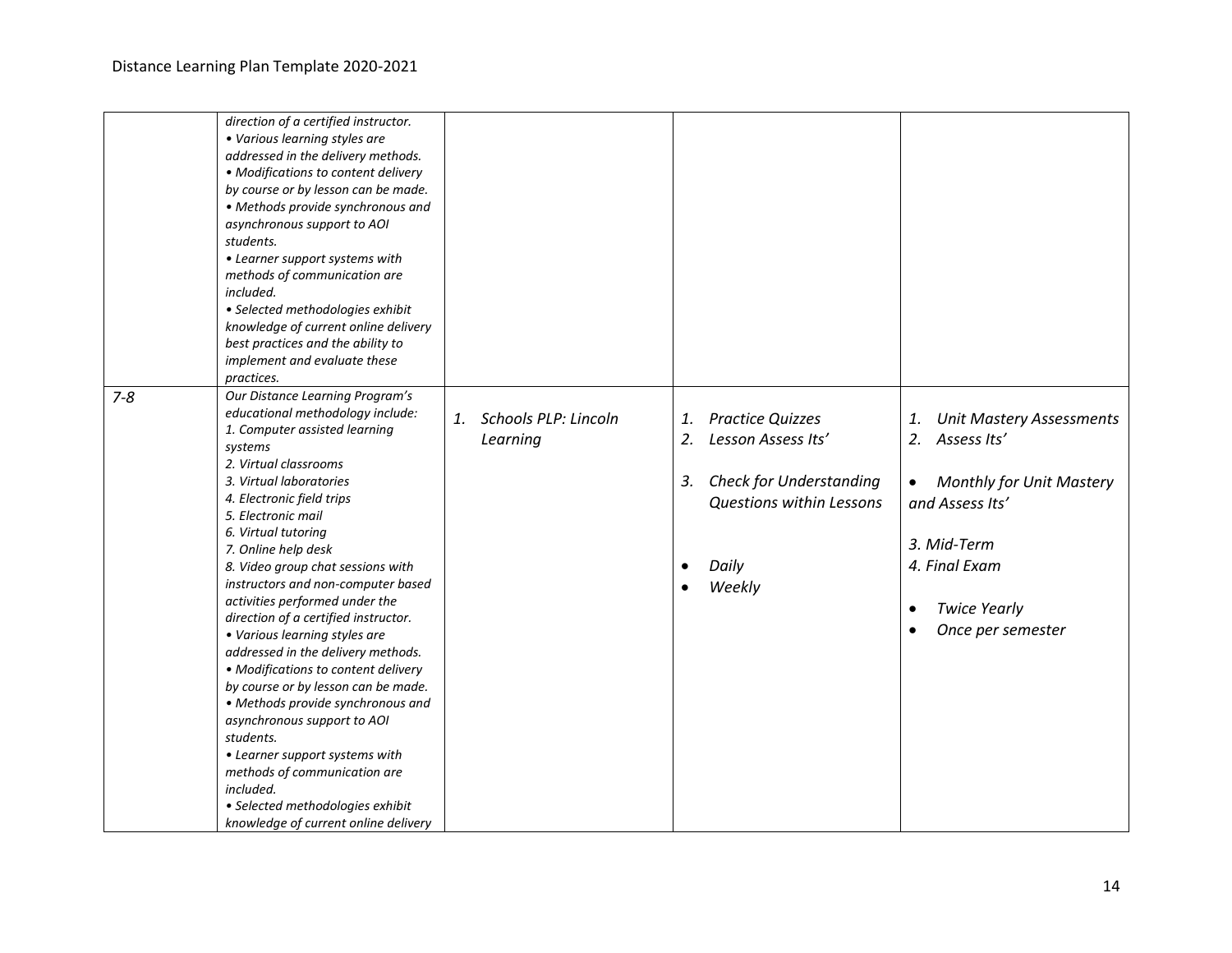|      | best practices and the ability to<br>implement and evaluate these<br>practices. |  |  |
|------|---------------------------------------------------------------------------------|--|--|
| 9-12 |                                                                                 |  |  |

|              | Instructional Methods, Content Delivery, and Monitoring Student Learning (Science)                                                                                                                                                                                                                                                                                                                                                                                                                                                                                                                                                                                                                                                                                                                                                                                                                            |                                        |                                                                                                                                                                                   |                                                                                                                  |  |  |  |
|--------------|---------------------------------------------------------------------------------------------------------------------------------------------------------------------------------------------------------------------------------------------------------------------------------------------------------------------------------------------------------------------------------------------------------------------------------------------------------------------------------------------------------------------------------------------------------------------------------------------------------------------------------------------------------------------------------------------------------------------------------------------------------------------------------------------------------------------------------------------------------------------------------------------------------------|----------------------------------------|-----------------------------------------------------------------------------------------------------------------------------------------------------------------------------------|------------------------------------------------------------------------------------------------------------------|--|--|--|
|              | <b>Educational Delivery</b>                                                                                                                                                                                                                                                                                                                                                                                                                                                                                                                                                                                                                                                                                                                                                                                                                                                                                   | <b>Content Provider/Program</b>        | <b>Formative Assessment</b>                                                                                                                                                       | <b>Summative Assessment</b>                                                                                      |  |  |  |
|              | <b>Methodologies</b>                                                                                                                                                                                                                                                                                                                                                                                                                                                                                                                                                                                                                                                                                                                                                                                                                                                                                          | <b>Used</b>                            | <b>Strategies and Frequency</b>                                                                                                                                                   | <b>Strategies and Frequency</b>                                                                                  |  |  |  |
| Kindergarten | Our Distance Learning Program's<br>educational methodology include:<br>1. Computer assisted learning<br>systems<br>2. Virtual classrooms<br>3. Virtual laboratories<br>4. Electronic field trips<br>5. Electronic mail<br>6. Virtual tutoring<br>7. Online help desk<br>8. Video group chat sessions with<br>instructors and non-computer based<br>activities performed under the<br>direction of a certified instructor.<br>• Various learning styles are<br>addressed in the delivery methods.<br>• Modifications to content delivery<br>by course or by lesson can be made.<br>• Methods provide synchronous and<br>asynchronous support to AOI<br>students.<br>• Learner support systems with<br>methods of communication are<br>included.<br>• Selected methodologies exhibit<br>knowledge of current online delivery<br>best practices and the ability to<br>implement and evaluate these<br>practices. | Schools PLP: Lincoln<br>1.<br>Learning | <b>Practice Quizzes</b><br>1.<br>Lesson Assess Its'<br>2.<br><b>Check for Understanding</b><br>3.<br><b>Questions within Lessons</b><br>Daily<br>$\bullet$<br>Weekly<br>$\bullet$ | <b>Unit Mastery Assessments</b><br>1.<br>2.<br>Assess Its'<br><b>Monthly for Unit Mastery</b><br>and Assess Its' |  |  |  |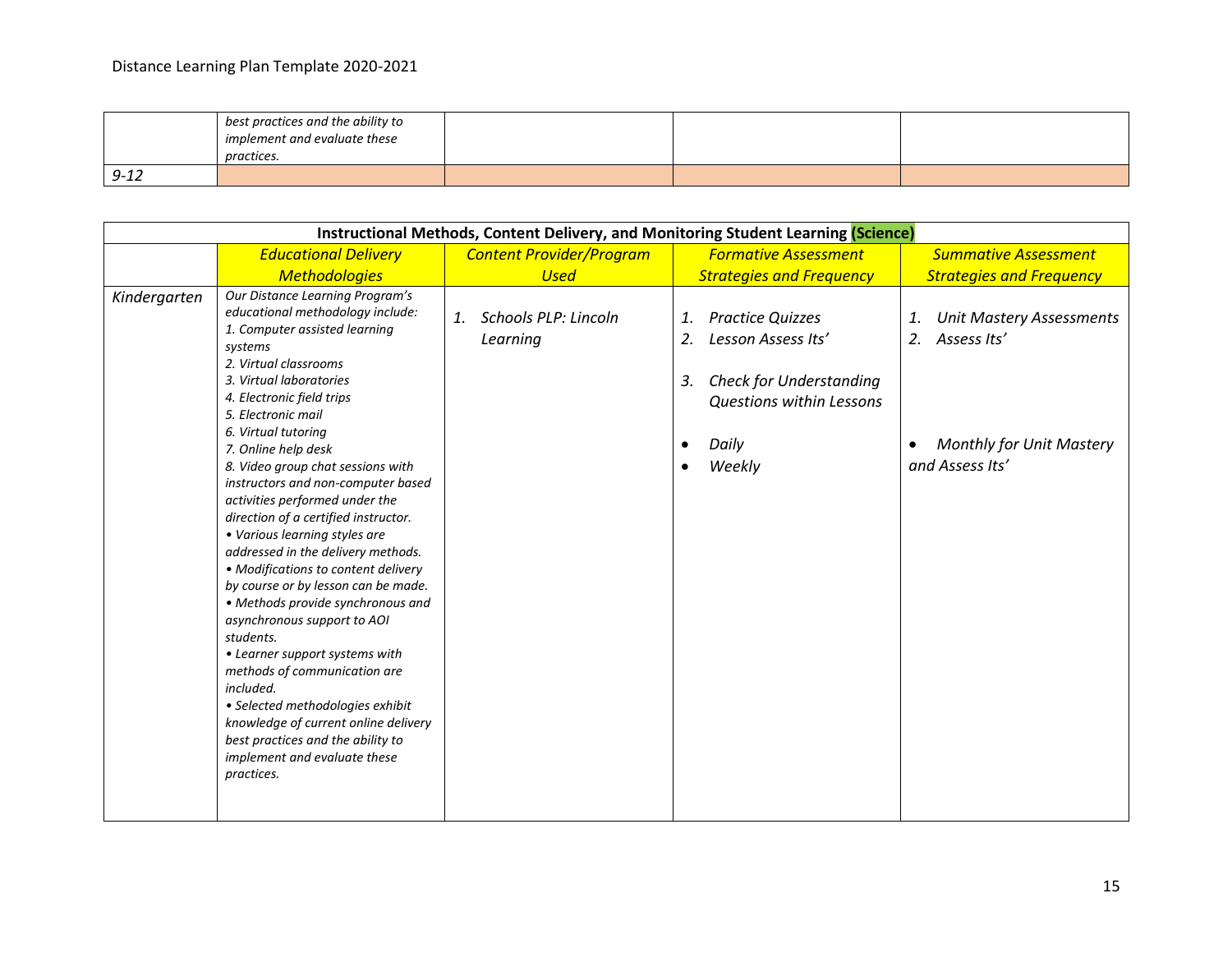| $1 - 3$ | Our Distance Learning Program's<br>educational methodology include:<br>1. Computer assisted learning<br>systems<br>2. Virtual classrooms<br>3. Virtual laboratories<br>4. Electronic field trips                                                                                                                                                                                                                                                                                                                                                                                                                                                                                            | 1. | <b>Schools PLP: Lincoln</b><br>Learning | 1.<br>2.<br>3.              | <b>Practice Quizzes</b><br>Lesson Assess Its'<br><b>Check for Understanding</b><br><b>Questions within Lessons</b>                    | 1.<br>2.              | <b>Unit Mastery Assessments</b><br>Assess Its'                                                       |
|---------|---------------------------------------------------------------------------------------------------------------------------------------------------------------------------------------------------------------------------------------------------------------------------------------------------------------------------------------------------------------------------------------------------------------------------------------------------------------------------------------------------------------------------------------------------------------------------------------------------------------------------------------------------------------------------------------------|----|-----------------------------------------|-----------------------------|---------------------------------------------------------------------------------------------------------------------------------------|-----------------------|------------------------------------------------------------------------------------------------------|
|         | 5. Electronic mail<br>6. Virtual tutoring<br>7. Online help desk<br>8. Video group chat sessions with<br>instructors and non-computer based<br>activities performed under the<br>direction of a certified instructor.<br>• Various learning styles are<br>addressed in the delivery methods.<br>• Modifications to content delivery<br>by course or by lesson can be made.<br>• Methods provide synchronous and<br>asynchronous support to AOI<br>students.<br>• Learner support systems with<br>methods of communication are<br>included.<br>• Selected methodologies exhibit<br>knowledge of current online delivery<br>best practices and the ability to<br>implement and evaluate these |    |                                         | $\bullet$<br>$\bullet$      | Daily<br>Weekly                                                                                                                       | $\bullet$             | <b>Monthly for Unit Mastery</b><br>and Assess Its'                                                   |
| $4-6$   | practices.<br>Our Distance Learning Program's<br>educational methodology include:<br>1. Computer assisted learning<br>systems<br>2. Virtual classrooms<br>3. Virtual laboratories<br>4. Electronic field trips<br>5. Electronic mail<br>6. Virtual tutoring<br>7. Online help desk<br>8. Video group chat sessions with<br>instructors and non-computer based<br>activities performed under the                                                                                                                                                                                                                                                                                             | 1. | <b>Schools PLP: Lincoln</b><br>Learning | 1.<br>2.<br>3.<br>$\bullet$ | <b>Practice Quizzes</b><br>Lesson Assess Its'<br><b>Check for Understanding</b><br><b>Questions within Lessons</b><br>Daily<br>Weekly | 1.<br>2.<br>$\bullet$ | <b>Unit Mastery Assessments</b><br>Assess Its'<br><b>Monthly for Unit Mastery</b><br>and Assess Its' |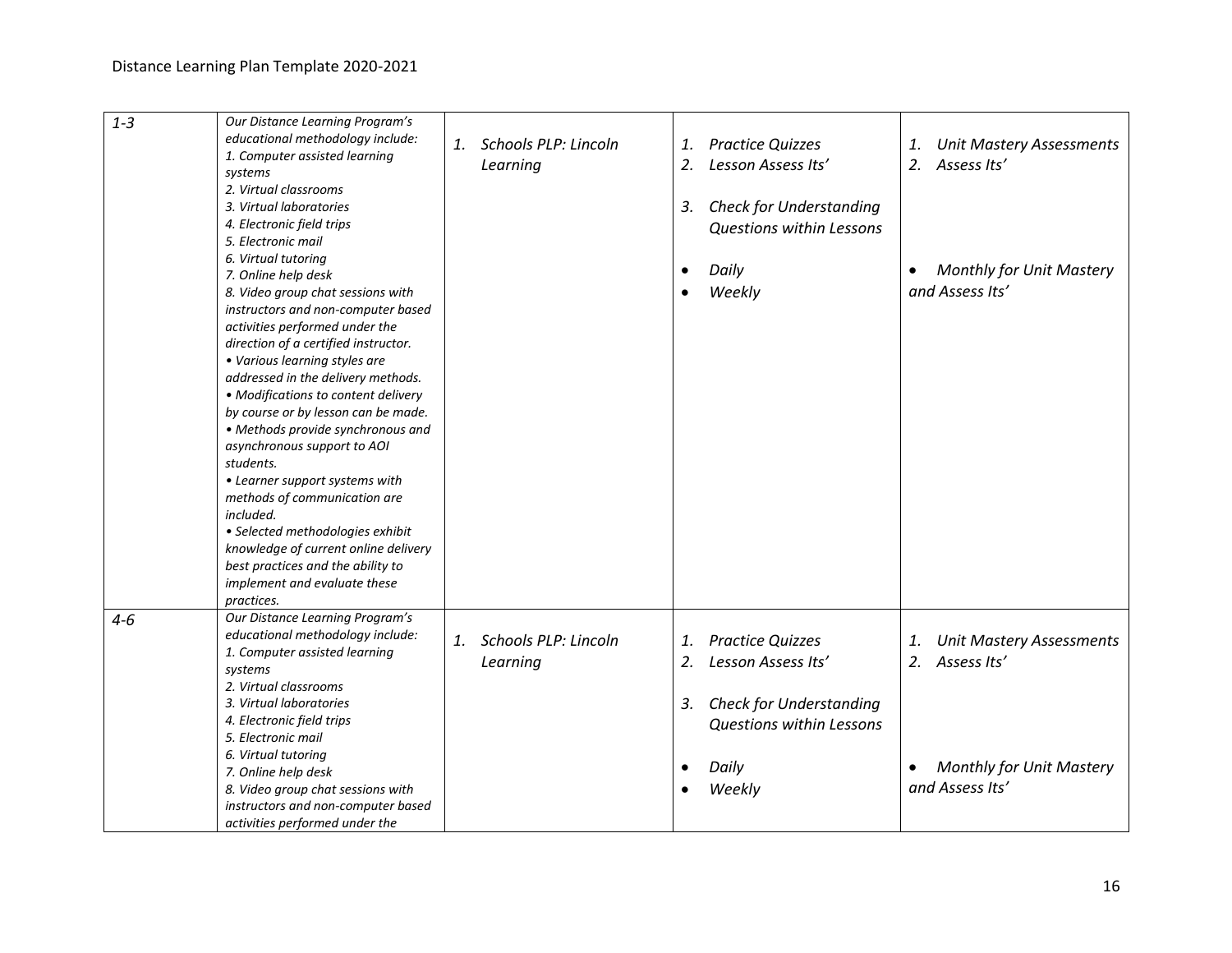|         | direction of a certified instructor.<br>• Various learning styles are<br>addressed in the delivery methods.<br>• Modifications to content delivery<br>by course or by lesson can be made.<br>• Methods provide synchronous and<br>asynchronous support to AOI<br>students.<br>• Learner support systems with<br>methods of communication are<br>included.<br>· Selected methodologies exhibit<br>knowledge of current online delivery<br>best practices and the ability to<br>implement and evaluate these<br>practices.                                                                                                                                                                                                                                                                                                   |                                               |                                                                                                                                                                                   |                                                                                                                                                                                                          |
|---------|----------------------------------------------------------------------------------------------------------------------------------------------------------------------------------------------------------------------------------------------------------------------------------------------------------------------------------------------------------------------------------------------------------------------------------------------------------------------------------------------------------------------------------------------------------------------------------------------------------------------------------------------------------------------------------------------------------------------------------------------------------------------------------------------------------------------------|-----------------------------------------------|-----------------------------------------------------------------------------------------------------------------------------------------------------------------------------------|----------------------------------------------------------------------------------------------------------------------------------------------------------------------------------------------------------|
| $7 - 8$ | Our Distance Learning Program's<br>educational methodology include:<br>1. Computer assisted learning<br>systems<br>2. Virtual classrooms<br>3. Virtual laboratories<br>4. Electronic field trips<br>5. Electronic mail<br>6. Virtual tutoring<br>7. Online help desk<br>8. Video group chat sessions with<br>instructors and non-computer based<br>activities performed under the<br>direction of a certified instructor.<br>• Various learning styles are<br>addressed in the delivery methods.<br>• Modifications to content delivery<br>by course or by lesson can be made.<br>• Methods provide synchronous and<br>asynchronous support to AOI<br>students.<br>• Learner support systems with<br>methods of communication are<br>included.<br>• Selected methodologies exhibit<br>knowledge of current online delivery | <b>Schools PLP: Lincoln</b><br>1.<br>Learning | <b>Practice Quizzes</b><br>1.<br>Lesson Assess Its'<br>2.<br><b>Check for Understanding</b><br>3.<br><b>Questions within Lessons</b><br>Daily<br>$\bullet$<br>Weekly<br>$\bullet$ | <b>Unit Mastery Assessments</b><br>1.<br>2.<br>Assess Its'<br><b>Monthly for Unit Mastery</b><br>$\bullet$<br>Assess Its'<br>Mid-Term<br>3.<br>4. Final Exam<br>Once per semester<br><b>Twice Yearly</b> |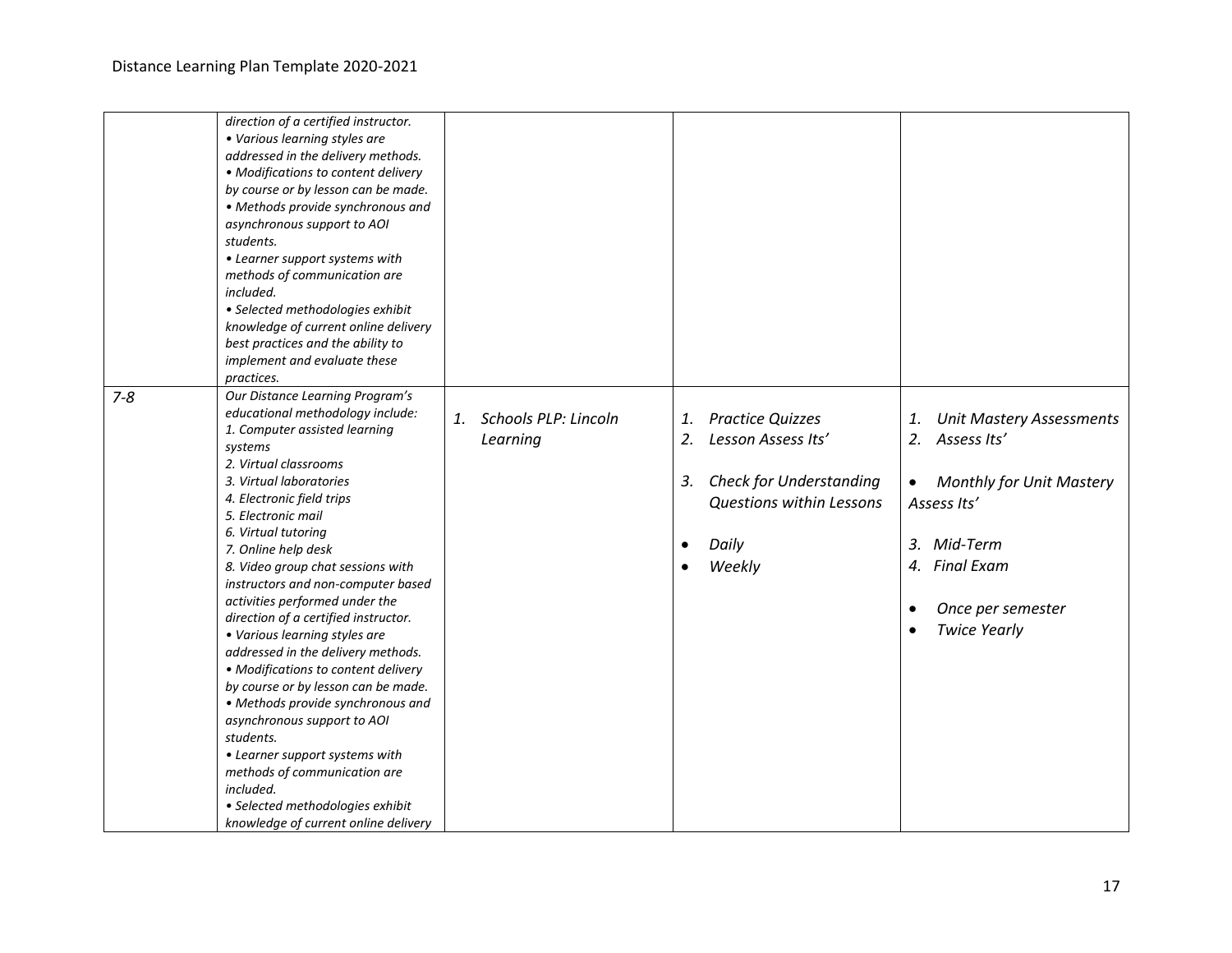|          | best practices and the ability to<br>implement and evaluate these<br>practices. |  |  |
|----------|---------------------------------------------------------------------------------|--|--|
| $9 - 12$ |                                                                                 |  |  |

| Instructional Methods, Content Delivery, and Monitoring Student Learning (Other Content Areas) |                                                                                                                                                                                                                                                                                                                                                                                                                                                                                                                                                                                                                                                                                                                                                                                                                                                                                                               |                                        |                                                                                                                                                                                   |                                                                                                                  |  |  |  |
|------------------------------------------------------------------------------------------------|---------------------------------------------------------------------------------------------------------------------------------------------------------------------------------------------------------------------------------------------------------------------------------------------------------------------------------------------------------------------------------------------------------------------------------------------------------------------------------------------------------------------------------------------------------------------------------------------------------------------------------------------------------------------------------------------------------------------------------------------------------------------------------------------------------------------------------------------------------------------------------------------------------------|----------------------------------------|-----------------------------------------------------------------------------------------------------------------------------------------------------------------------------------|------------------------------------------------------------------------------------------------------------------|--|--|--|
|                                                                                                | <b>Educational Delivery</b>                                                                                                                                                                                                                                                                                                                                                                                                                                                                                                                                                                                                                                                                                                                                                                                                                                                                                   | <b>Content Provider/Program</b>        | <b>Formative Assessment</b>                                                                                                                                                       | <b>Summative Assessment</b>                                                                                      |  |  |  |
|                                                                                                | <b>Methodologies</b>                                                                                                                                                                                                                                                                                                                                                                                                                                                                                                                                                                                                                                                                                                                                                                                                                                                                                          | <b>Used</b>                            | <b>Strategies and Frequency</b>                                                                                                                                                   | <b>Strategies and Frequency</b>                                                                                  |  |  |  |
| Kindergarten                                                                                   | Our Distance Learning Program's<br>educational methodology include:<br>1. Computer assisted learning<br>systems<br>2. Virtual classrooms<br>3. Virtual laboratories<br>4. Electronic field trips<br>5. Electronic mail<br>6. Virtual tutoring<br>7. Online help desk<br>8. Video group chat sessions with<br>instructors and non-computer based<br>activities performed under the<br>direction of a certified instructor.<br>• Various learning styles are<br>addressed in the delivery methods.<br>• Modifications to content delivery<br>by course or by lesson can be made.<br>• Methods provide synchronous and<br>asynchronous support to AOI<br>students.<br>• Learner support systems with<br>methods of communication are<br>included.<br>• Selected methodologies exhibit<br>knowledge of current online delivery<br>best practices and the ability to<br>implement and evaluate these<br>practices. | Schools PLP: Lincoln<br>1.<br>Learning | <b>Practice Quizzes</b><br>1.<br>2.<br>Lesson Assess Its'<br><b>Check for Understanding</b><br>3.<br><b>Questions within Lessons</b><br>Daily<br>$\bullet$<br>Weekly<br>$\bullet$ | <b>Unit Mastery Assessments</b><br>1.<br>2.<br>Assess Its'<br><b>Monthly for Unit Mastery</b><br>and Assess Its' |  |  |  |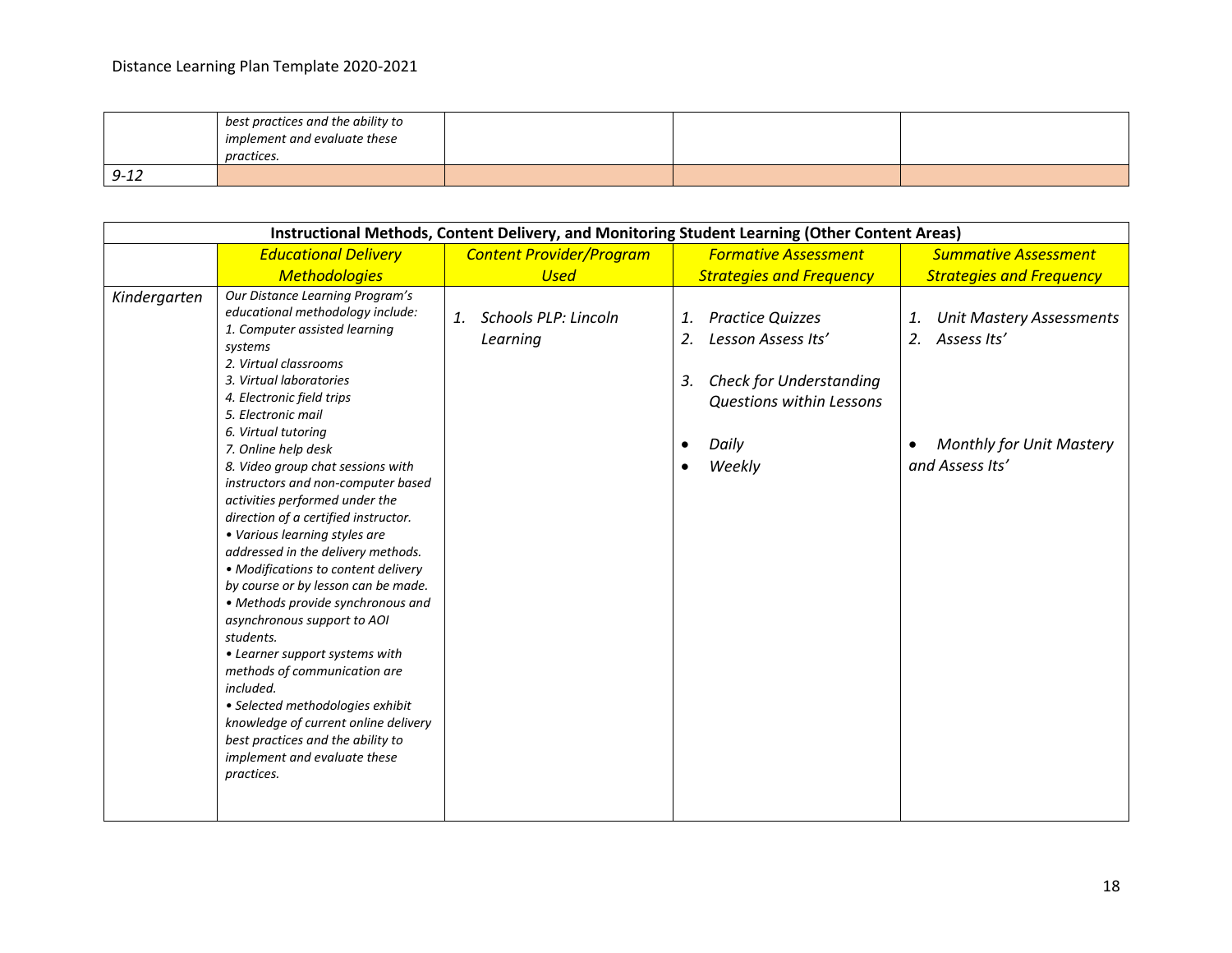| $1 - 3$ | Our Distance Learning Program's<br>educational methodology include:<br>1. Computer assisted learning<br>systems<br>2. Virtual classrooms<br>3. Virtual laboratories<br>4. Electronic field trips<br>5. Electronic mail                                                                                                                                                                                                                                                                                                                                                                                                                                                              | 1. | <b>Schools PLP: Lincoln</b><br>Learning | 1.<br>2.<br>3.              | <b>Practice Quizzes</b><br>Lesson Assess Its'<br><b>Check for Understanding</b><br><b>Questions within Lessons</b>                    | 1.<br>2.        | <b>Unit Mastery Assessments</b><br>Assess Its'                                                          |
|---------|-------------------------------------------------------------------------------------------------------------------------------------------------------------------------------------------------------------------------------------------------------------------------------------------------------------------------------------------------------------------------------------------------------------------------------------------------------------------------------------------------------------------------------------------------------------------------------------------------------------------------------------------------------------------------------------|----|-----------------------------------------|-----------------------------|---------------------------------------------------------------------------------------------------------------------------------------|-----------------|---------------------------------------------------------------------------------------------------------|
|         | 6. Virtual tutoring<br>7. Online help desk<br>8. Video group chat sessions with<br>instructors and non-computer based<br>activities performed under the<br>direction of a certified instructor.<br>• Various learning styles are<br>addressed in the delivery methods.<br>• Modifications to content delivery<br>by course or by lesson can be made.<br>• Methods provide synchronous and<br>asynchronous support to AOI<br>students.<br>• Learner support systems with<br>methods of communication are<br>included.<br>· Selected methodologies exhibit<br>knowledge of current online delivery<br>best practices and the ability to<br>implement and evaluate these<br>practices. |    |                                         | $\bullet$                   | Daily<br>Weekly                                                                                                                       |                 | <b>Monthly for Unit Mastery</b><br>and Assess Its'                                                      |
| $4 - 6$ | Our Distance Learning Program's<br>educational methodology include:<br>1. Computer assisted learning<br>systems<br>2. Virtual classrooms<br>3. Virtual laboratories<br>4. Electronic field trips<br>5. Electronic mail<br>6. Virtual tutoring<br>7. Online help desk<br>8. Video group chat sessions with<br>instructors and non-computer based<br>activities performed under the                                                                                                                                                                                                                                                                                                   | 1. | Schools PLP: Lincoln<br>Learning        | 1.<br>2.<br>3.<br>$\bullet$ | <b>Practice Quizzes</b><br>Lesson Assess Its'<br><b>Check for Understanding</b><br><b>Questions within Lessons</b><br>Daily<br>Weekly | 1.<br>$\bullet$ | <b>Unit Mastery Assessments</b><br>2. Assess Its'<br><b>Monthly for Unit Mastery</b><br>and Assess Its' |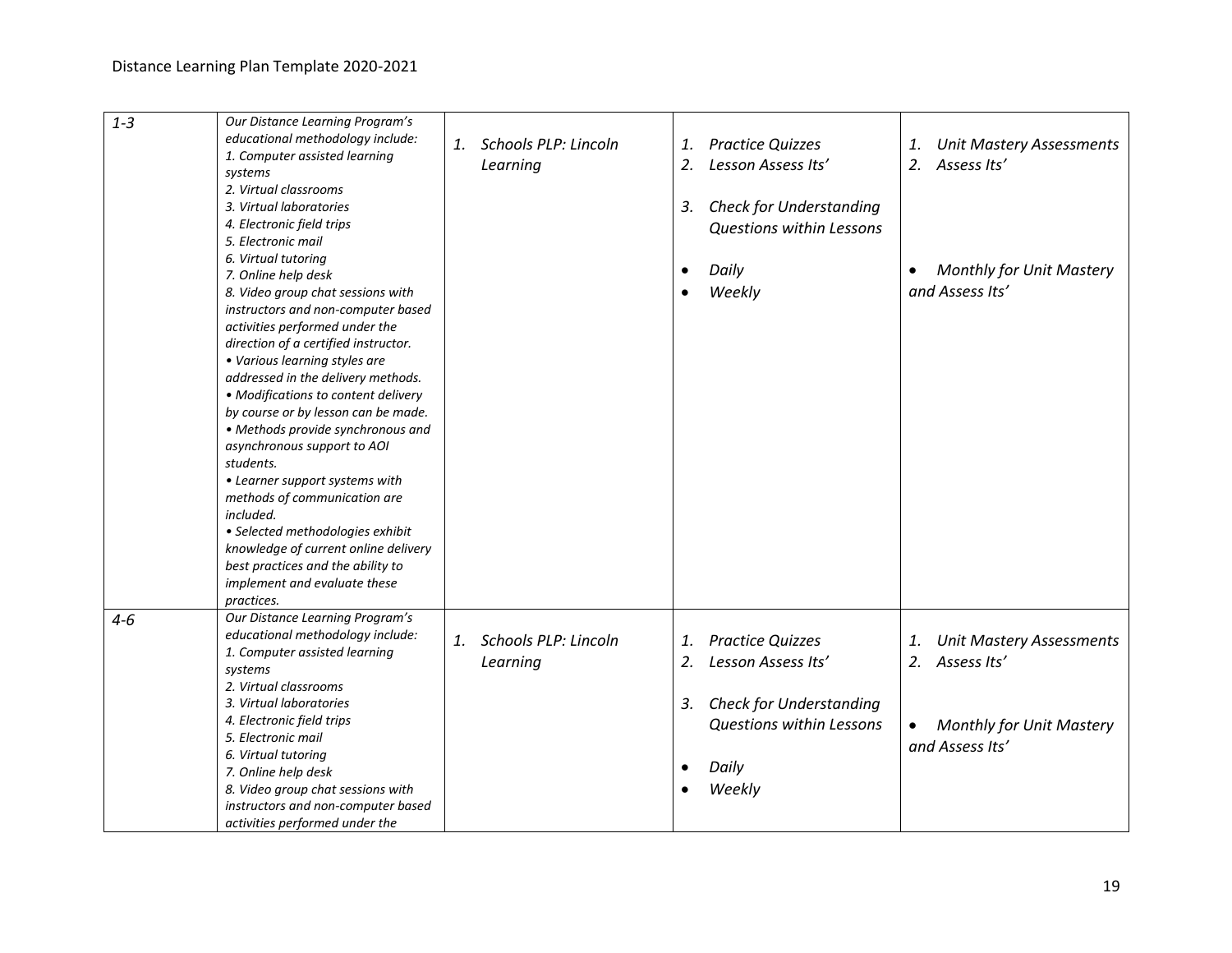| direction of a certified instructor.<br>• Various learning styles are<br>addressed in the delivery methods.<br>• Modifications to content delivery<br>by course or by lesson can be made.<br>• Methods provide synchronous and<br>asynchronous support to AOI<br>• Learner support systems with<br>methods of communication are<br>· Selected methodologies exhibit<br>knowledge of current online delivery                                                                                                                                                                                                |                                                                                                                                                                                   |                                                                                                                                                                                                                        |
|------------------------------------------------------------------------------------------------------------------------------------------------------------------------------------------------------------------------------------------------------------------------------------------------------------------------------------------------------------------------------------------------------------------------------------------------------------------------------------------------------------------------------------------------------------------------------------------------------------|-----------------------------------------------------------------------------------------------------------------------------------------------------------------------------------|------------------------------------------------------------------------------------------------------------------------------------------------------------------------------------------------------------------------|
|                                                                                                                                                                                                                                                                                                                                                                                                                                                                                                                                                                                                            |                                                                                                                                                                                   |                                                                                                                                                                                                                        |
| implement and evaluate these                                                                                                                                                                                                                                                                                                                                                                                                                                                                                                                                                                               |                                                                                                                                                                                   |                                                                                                                                                                                                                        |
|                                                                                                                                                                                                                                                                                                                                                                                                                                                                                                                                                                                                            |                                                                                                                                                                                   |                                                                                                                                                                                                                        |
| Our Distance Learning Program's<br>educational methodology include:<br>1.<br>1. Computer assisted learning<br>Learning<br>8. Video group chat sessions with<br>instructors and non-computer based<br>activities performed under the<br>direction of a certified instructor.<br>• Various learning styles are<br>addressed in the delivery methods.<br>• Modifications to content delivery<br>by course or by lesson can be made.<br>• Methods provide synchronous and<br>asynchronous support to AOI<br>• Learner support systems with<br>methods of communication are<br>• Selected methodologies exhibit | <b>Practice Quizzes</b><br>1.<br>2.<br>Lesson Assess Its'<br><b>Check for Understanding</b><br>3.<br><b>Questions within Lessons</b><br>Daily<br>$\bullet$<br>Weekly<br>$\bullet$ | <b>Unit Mastery Assessments</b><br>1.<br>2.<br>Assess Its'<br><b>Monthly for Unit Mastery</b><br>$\bullet$<br>and Assess Its'<br>3.<br>Mid-Term<br><b>Final Exam</b><br>4.<br>Once per semester<br><b>Twice Yearly</b> |
|                                                                                                                                                                                                                                                                                                                                                                                                                                                                                                                                                                                                            | best practices and the ability to<br>knowledge of current online delivery                                                                                                         | <b>Schools PLP: Lincoln</b>                                                                                                                                                                                            |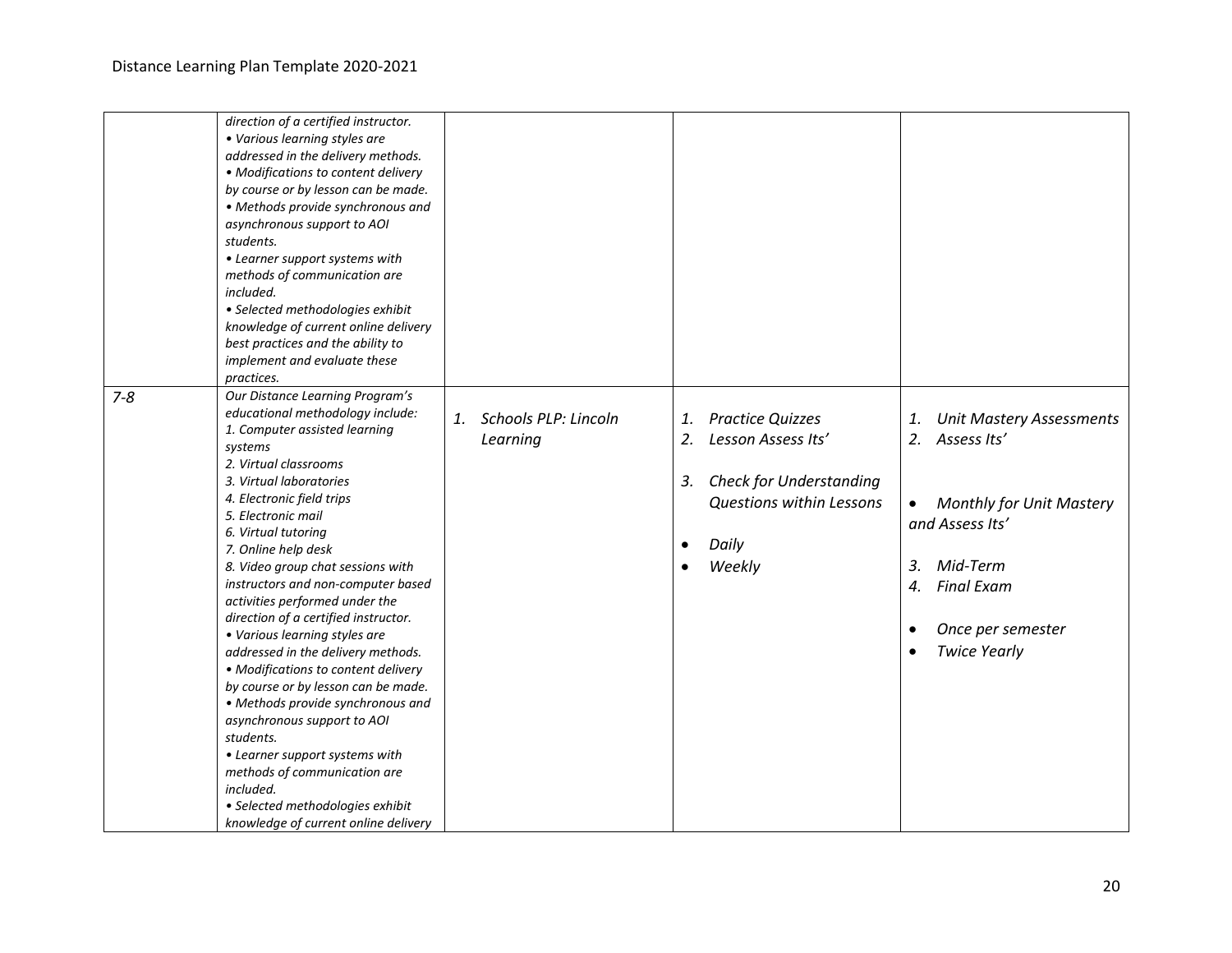|          | best practices and the ability to<br>implement and evaluate these |  |  |
|----------|-------------------------------------------------------------------|--|--|
|          | practices.                                                        |  |  |
| $9 - 12$ |                                                                   |  |  |

| Instructional Methods, Remote Training and Monitoring Student Learning (CTEDs, in lieu of requirements outlined in<br>A.R.S. $\S$ 15-391(4)(d)) |                             |                          |                                 |                                 |  |
|-------------------------------------------------------------------------------------------------------------------------------------------------|-----------------------------|--------------------------|---------------------------------|---------------------------------|--|
|                                                                                                                                                 | <b>Educational Delivery</b> | Content Provider/Program | <b>Formative Assessment</b>     | <b>Summative Assessment</b>     |  |
|                                                                                                                                                 | Methodologies               | Used                     | <b>Strategies and Frequency</b> | <b>Strategies and Frequency</b> |  |
| $9 - 12$                                                                                                                                        |                             |                          |                                 |                                 |  |

**Optional: Describe how the school will provide substantive distance learning (use if the school wishes to provide information in addition to the tables above)**

# Meeting the Needs of Students with Disabilities and English Learners.

*a. Describe how the school district will ensure access and meet the needs of students with disabilities.*

**In addition to action steps articulated in this document, all state/federal laws and IDEA assurances provided annually to the Department remain applicable and in effect.**

| <b>Action Step</b>                                                                                                     | <b>Person(s) Responsible</b>                              | <b>Frequency and/or Timing</b> | <b>Evidence of Implementation</b>     |  |
|------------------------------------------------------------------------------------------------------------------------|-----------------------------------------------------------|--------------------------------|---------------------------------------|--|
| 1. Develop a Professional Development<br>calendar to address SPED compliance and<br>instructional needs within virtual | 1. Ms. Gilmore                                            | 1. Monthly                     | 1. Calendar and sign in sheets        |  |
| learning.<br>2. Weekly grade level meetings for<br>support with<br>accommodations/modifications to be                  | 2. General Education/Special Education<br><b>Teachers</b> | 2. Monthly                     | 2. Coaching notes and sign in sheets  |  |
| implemented within the virtual learning.<br>3. Student specific virtual learning<br>schedules that allow for direct    | 3. Special Education Teachers                             | 3. July                        | 3. Student Schedules                  |  |
| instruction, small group and independent<br>work.<br>4. Related services provided through<br>virtual delivery.         | 4. Related Service Providers                              | 4. Individual student services | 4. Service Logs and recorded sessions |  |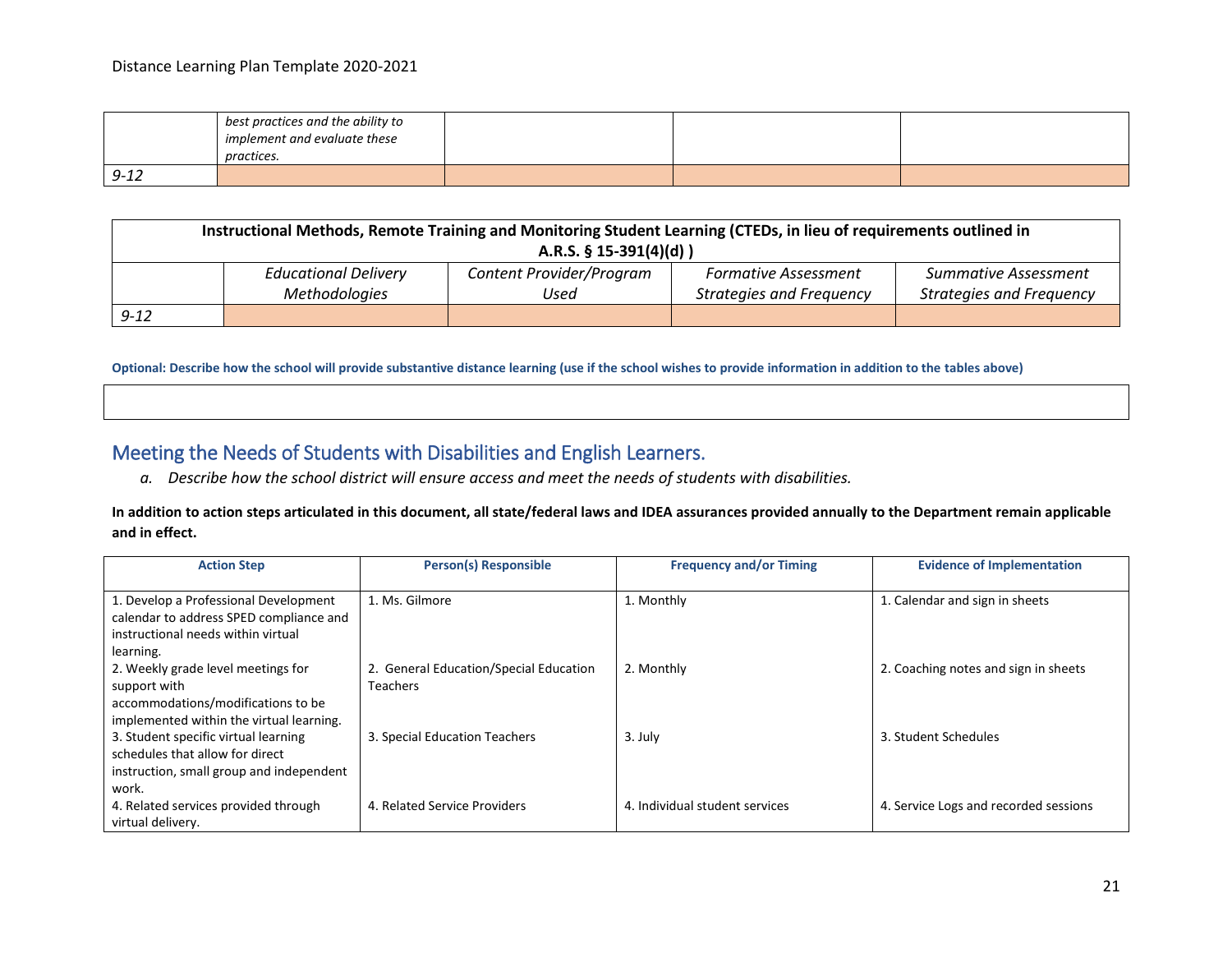| 5. Providing pencil/paper instructional | 5. Special Education Teachers | 5. Individual Student need | 5. Parent pick up of materials |
|-----------------------------------------|-------------------------------|----------------------------|--------------------------------|
| materials for parent pick-up.           |                               |                            |                                |
| 6. All requirements and practices       | 6. Special Education Staff    | 6. IDEA timelines          | 6. Meeting Attendance sheets   |
| surrounding IEP and MET meetings will   |                               |                            |                                |
| remain the same with the exception of   |                               |                            |                                |
| virtual participation.                  |                               |                            |                                |

#### **Process for Implementing Action Step**

1. On-going collaborative meetings that identified instructional needs, coaching/support needs and create a calendar within previously identified PD days.

2. On-going collaborative grade level meetings between general education/special education teachers to collaborate and plan effective instruction and supports.

3. Teacher developed individual learning schedules that provide live, synchronous instruction from teacher and time for independent work/practice.

4. Related service providers providing student service schedules to individual families and school staff.

5. Supplemental materials will be made available to provide additional practice.

6. Compliance timeline guidelines provided to all Special Education staff and weekly case load log sheets.

#### *b. Describe how the school district will ensure access and meet the needs of English learners.*

|    | <b>Person(s) Responsible</b><br><b>Action Step</b>                                                                                                                                                                                                                                             |    | <b>Frequency and/or Timing</b> |    |         | <b>Evidence of Implementation</b> |                                      |
|----|------------------------------------------------------------------------------------------------------------------------------------------------------------------------------------------------------------------------------------------------------------------------------------------------|----|--------------------------------|----|---------|-----------------------------------|--------------------------------------|
| 1. | Develop a Professional<br>Development calendar to<br>address EL compliance and<br>instructional needs within                                                                                                                                                                                   | 1. | Mrs. Minzer and Ms. Milinovich | 1. | Monthly | 1.                                | Calendar and sign in sheets          |
| 2. | virtual learning<br>Provide Pre-service EL training<br>to address AZELLA testing<br>timeline and expectations for<br>placement, to outline EL<br>instructional models and                                                                                                                      |    | Ms. Milinovich                 | 2. | July    | 2.                                | Schedule and sign in sheets          |
| 3. | expectations of minutes for<br>instruction, and to introduce EL<br>strategies for virtual learning.<br>Provide monthly coaching<br>meetings to support teachers<br>with their implementation of EL<br>instructional strategies and<br>interventions and to have<br>"classroom observations" to | 3. | Ms. Milinovich                 | 3. | Monthly | 3.                                | Coaching notes and sign in<br>sheets |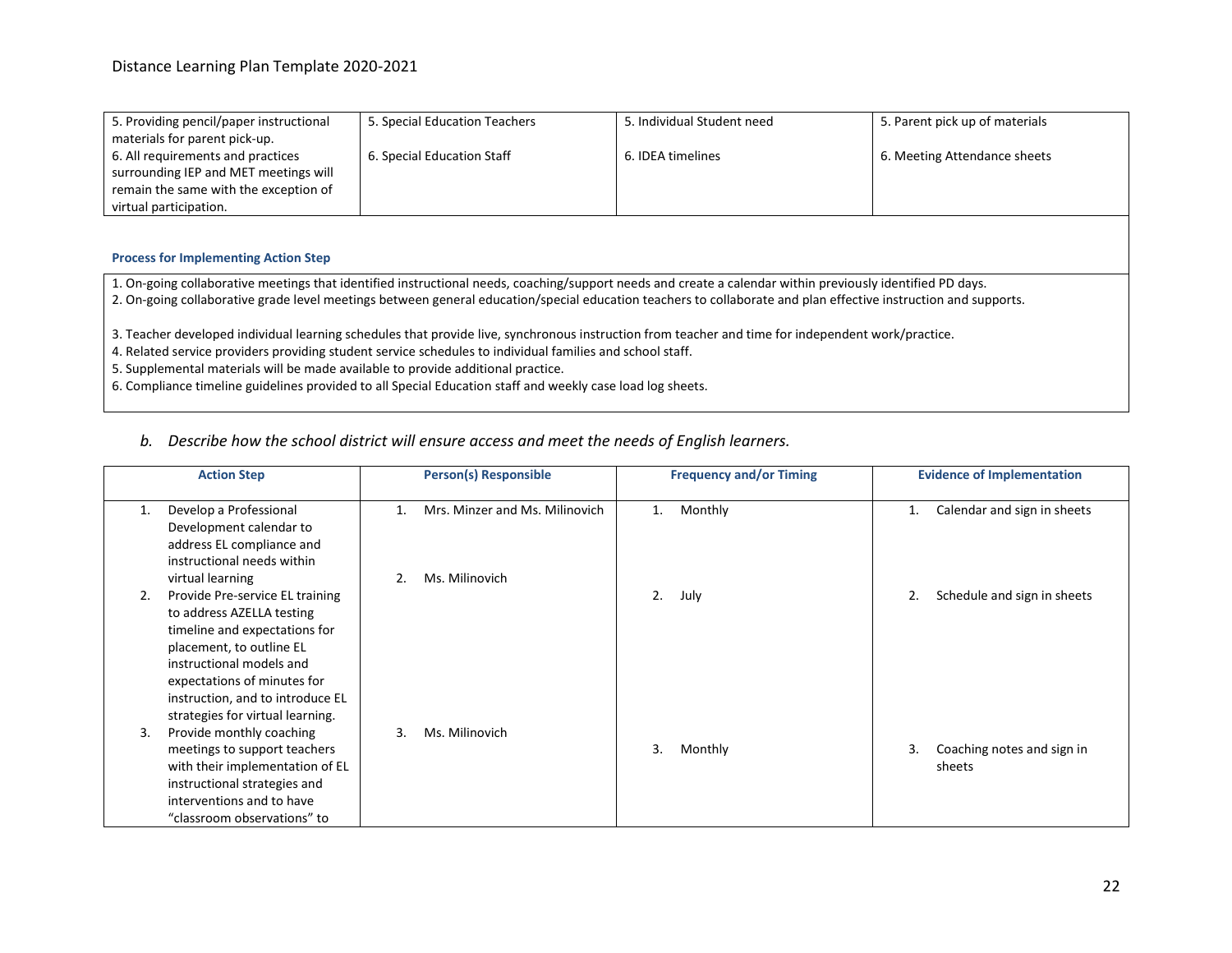| the contract of the contract of the contract of<br>suppor<br>or issue<br>. an<br>ruggles<br>ັບບ |  |  |
|-------------------------------------------------------------------------------------------------|--|--|
| that<br>ov arise i                                                                              |  |  |

**Process for Implementing Action Step**

- 1. On-going collaborative meetings all Summer to plan and map out EL PD instructional needs, coaching needs, and create the calendar within previously identified PD days and within the Master schedules.
- 2. Meetings with Principals to discuss EL needs and lay out expectations for PD, coaching and virtual learning for EL students
- 3. Planning of PD to best meet the needs of the teachers and EL students, modify and adjust as needed throughout the year
- 4. Planning of coaching sessions to observe and support EL teachers with their on-going instructional implementation

## Social and Emotional Learning Support for Students (1.a.v)

*Check the boxes below to indicate which will be provided to students to support social emotional learning and how counseling services will be provided for each grade band.*

|                                                                  |                                       | Kinder | 1-3 | 4-5 | 6-8 | $9 - 12$ |
|------------------------------------------------------------------|---------------------------------------|--------|-----|-----|-----|----------|
| <b>Teacher Check-in</b><br>Packet of Social and Emotional Topics |                                       |        |     |     |     |          |
|                                                                  |                                       |        |     |     |     |          |
| <b>Social Emotional</b>                                          | <b>Online Social Emotional videos</b> |        |     |     |     |          |
| Learning                                                         | Parent Training                       |        |     |     |     |          |
|                                                                  | Other: PBIS, Choose Love              |        |     |     |     |          |
|                                                                  |                                       |        |     |     |     |          |

|                            |           | Kinder | $1 - 3$ | $4 - 5$ | $6-8$ | $9 - 12$ |
|----------------------------|-----------|--------|---------|---------|-------|----------|
| <b>Counseling Services</b> | In-Person |        |         |         |       |          |
|                            | Phone     |        |         |         |       |          |
|                            | Webcast   |        |         |         |       |          |
|                            | Email/IM  |        |         |         |       |          |
|                            | Other:    |        |         |         |       |          |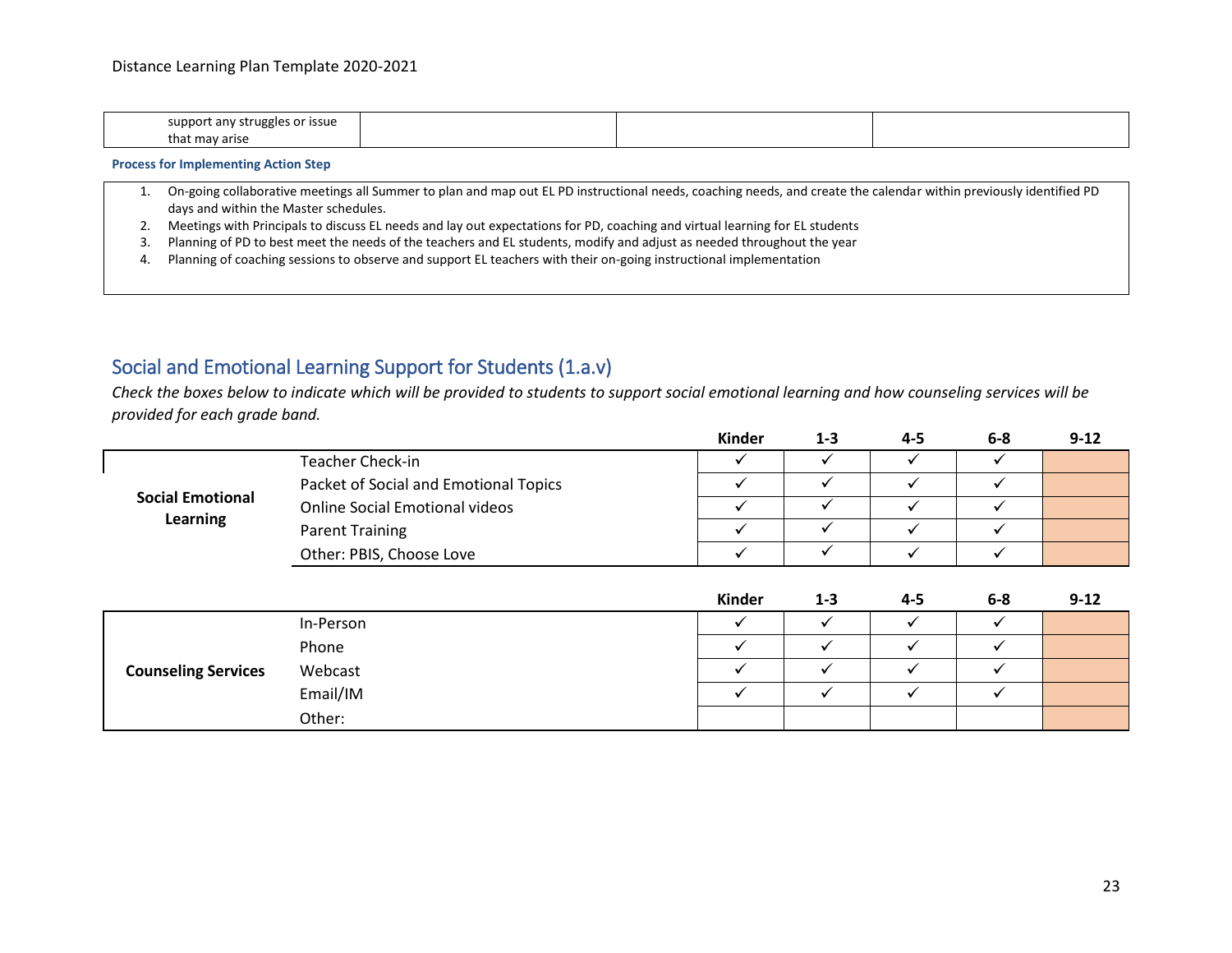*Provide a description of how the school district will provide social and emotional learning support to students using the methods identified in the above charts.*

|     | <b>Action Step</b>                 |    | <b>Person(s) Responsible</b> |    | <b>Frequency and/or Timing</b> |    | <b>Evidence of Implementation</b>   |
|-----|------------------------------------|----|------------------------------|----|--------------------------------|----|-------------------------------------|
| 1.  | Start the day with a check-in.     | 1. | Teachers                     | 1. | Daily activities               | 1. | Classroom setting/displays          |
| 2.  | Use story time for teachable       | 2. | Para-Professionals           |    |                                | 2. | Behavior issues at a minimum        |
|     | moments                            | 3. | Administrative Team          |    |                                | 3. | More time for classroom instruction |
| 3.  | Work in partnerships               |    |                              |    |                                |    | with minimum distractions           |
| 4.  | Teach them how to work in a group  |    |                              |    |                                | 4. | Student productivity increased      |
| 5.  | Nurture a culture of kindness      |    |                              |    |                                | 5. | <b>Classroom Team-Building</b>      |
| 6.  | Give them new words to say         |    |                              |    |                                | 6. | Positive school culture             |
| 7.  | Set up a Peace Place               |    |                              |    |                                |    |                                     |
| 8.  | Teach your kids how to manage      |    |                              |    |                                |    |                                     |
|     | conflict with peer mediation       |    |                              |    |                                |    |                                     |
| 9.  | Use anchor charts to teach social- |    |                              |    |                                |    |                                     |
|     | emotional skills                   |    |                              |    |                                |    |                                     |
| 10. | Practice lots of role-play         |    |                              |    |                                |    |                                     |
| 11. | Allow for talk time                |    |                              |    |                                |    |                                     |
| 12. | Play games to build community      |    |                              |    |                                |    |                                     |
| 13. | Buddy up with an older or younger  |    |                              |    |                                |    |                                     |
|     | class                              |    |                              |    |                                |    |                                     |
| 14. | Build community with teams         |    |                              |    |                                |    |                                     |
| 15. | Teach them to monitor their own    |    |                              |    |                                |    |                                     |
|     | progress                           |    |                              |    |                                |    |                                     |
| 16. | Hold class meetings                |    |                              |    |                                |    |                                     |
| 17. | Make space for reflective writing  |    |                              |    |                                |    |                                     |
| 18. | Encourage expression through art   |    |                              |    |                                |    |                                     |
| 19. | Assign interview projects          |    |                              |    |                                |    |                                     |
| 20. | Put 'em to work                    |    |                              |    |                                |    |                                     |
| 21. | End each day with a checkout       |    |                              |    |                                |    |                                     |
|     |                                    |    |                              |    |                                |    |                                     |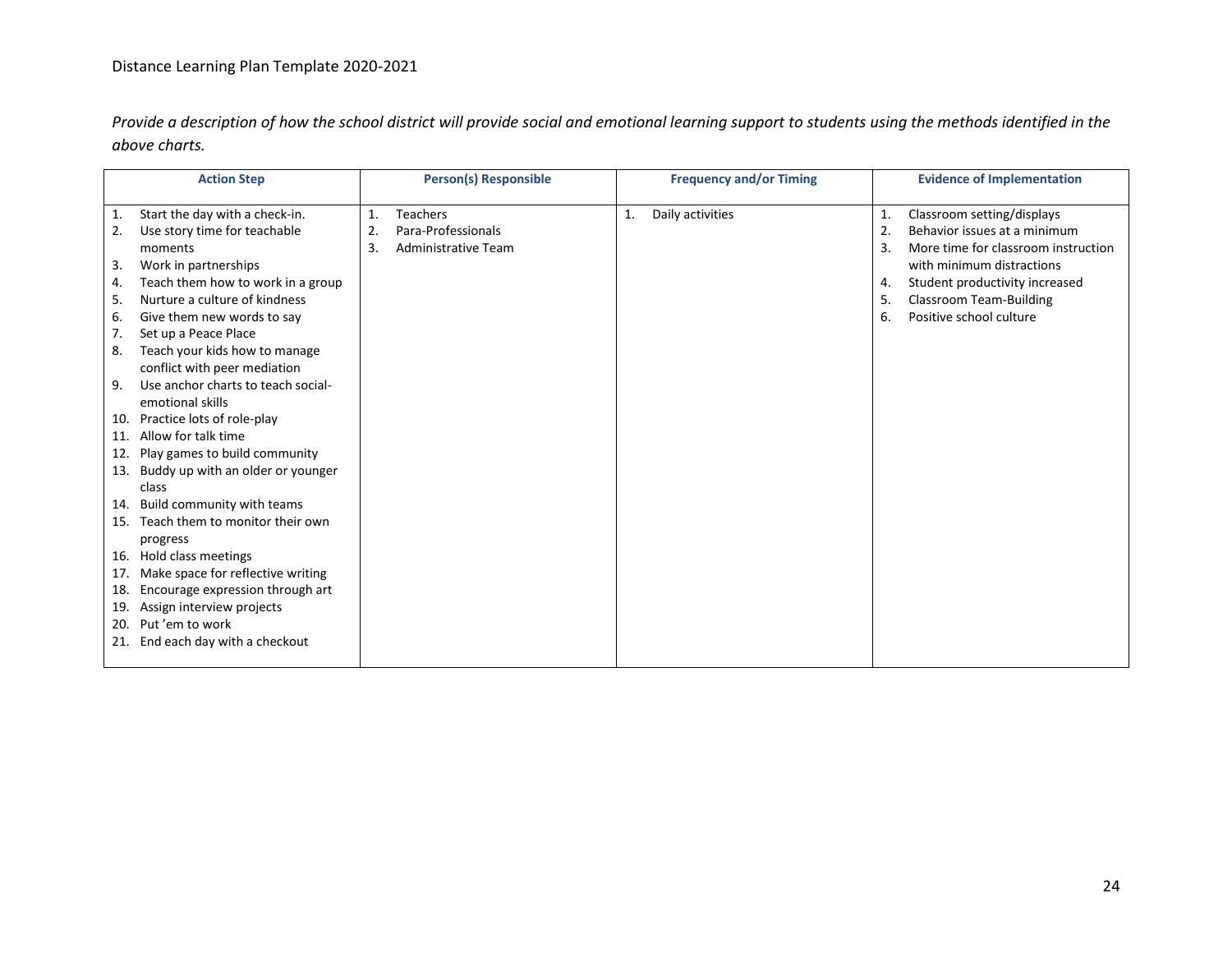# Demonstrating Mastery of Academic Content (1.a.vi)

*Describe how the school district will require students to demonstrate ongoing competency or mastery in grade level or advanced grade level content.*

|    | <b>Action Step(s)</b>                           | <b>Person(s) Responsible</b> |                            | <b>Frequency and/or Timing</b>        | <b>Evidence of Implementation</b> |
|----|-------------------------------------------------|------------------------------|----------------------------|---------------------------------------|-----------------------------------|
| L. | Assess Its'<br>Mastery Assess It's<br>Show Its' | Teacher                      | ᆠ.<br><u>.</u><br><u>.</u> | Daily, as needed<br>Weekly<br>Monthly | Scores Posted in Grade Book       |

# Benchmark Assessments (1.a.vii)

*In the tables below, list the assessments that will be used for benchmarking in grades K-12 in English language arts and mathematics (i.e. NWEA MAP, Galileo, Fountas and Pinnell BAS, etc.), the manner in which the assessment will be given, and the proposed date(s) the assessment(s) will be given. Career and Technical Education Districts should submit N/A.* 

| <b>Benchmark Assessments (Math)</b> |                                                                                                      |                                                                     |                                                 |  |  |  |  |
|-------------------------------------|------------------------------------------------------------------------------------------------------|---------------------------------------------------------------------|-------------------------------------------------|--|--|--|--|
|                                     | Assessment(s) to be used (Name of<br><b>Assessment and/or Assessment</b><br><b>Provider/Creator)</b> | Plan for Assessment (online, in person,<br>at testing center, etc.) | <b>Proposed date(s) of assessments</b>          |  |  |  |  |
| Kindergarten                        | 1. Galileo                                                                                           | 1. Online or in person                                              | 1. October 2020 / December 2020 / April 2021    |  |  |  |  |
|                                     | 2. Schools PLP                                                                                       | 2. Online                                                           | 2. Pre - Post Test for each content area course |  |  |  |  |
| $1 - 3$                             | 1. Galileo                                                                                           | 1. Online or in person                                              | 1. October 2020 / December 2020 / April 2021    |  |  |  |  |
|                                     | 2. Schools PLP                                                                                       | 2. Online                                                           | 2. Pre - Post Test for each content area course |  |  |  |  |
| $4 - 6$                             | 1. Galileo                                                                                           | 1. Online or in person                                              | 1. October 2020 / December 2020 / April 2021    |  |  |  |  |
|                                     | 2. Schools PLP                                                                                       | 2. Online                                                           | 2. Pre - Post Test for each content area course |  |  |  |  |
| $7 - 8$                             | 1. Galileo                                                                                           | 1. Online or in person                                              | 1. October 2020 / December 2020 / April 2021    |  |  |  |  |
|                                     | 2. Schools PLP                                                                                       | 2. Online                                                           | 2. Pre - Post Test for each content area course |  |  |  |  |
| $9 - 12$                            |                                                                                                      |                                                                     |                                                 |  |  |  |  |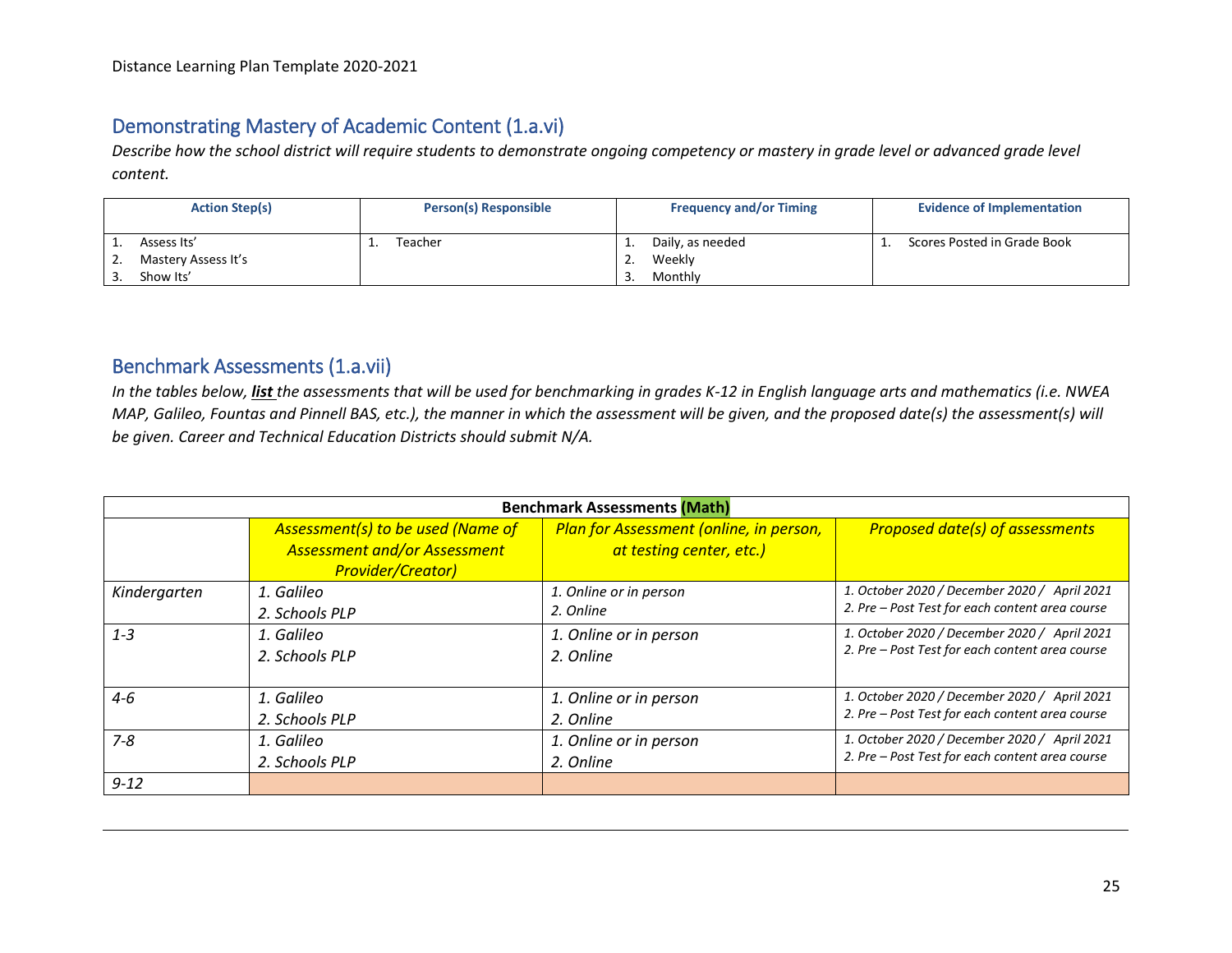| <b>Benchmark Assessments (ELA)</b> |                                                                                                      |                                                                     |                                                 |  |  |  |  |
|------------------------------------|------------------------------------------------------------------------------------------------------|---------------------------------------------------------------------|-------------------------------------------------|--|--|--|--|
|                                    | Assessment(s) to be used (Name of<br><b>Assessment and/or Assessment</b><br><b>Provider/Creator)</b> | Plan for Assessment (online, in person,<br>at testing center, etc.) | <b>Proposed date(s) of assessments</b>          |  |  |  |  |
| Kindergarten                       | 1. Galileo                                                                                           | 1. Online or in person                                              | 1. October 2020 / December 2020 / April 2021    |  |  |  |  |
|                                    | 2. Schools PLP                                                                                       | 2. Online                                                           | 2. Pre - Post Test for each content area course |  |  |  |  |
| $1 - 3$                            | 1. Galileo                                                                                           | 1. Online or in person                                              | 1. October 2020 / December 2020 / April 2021    |  |  |  |  |
|                                    | 2. Schools PLP                                                                                       | 2. Online                                                           | 2. Pre - Post Test for each content area course |  |  |  |  |
| $4 - 6$                            | 1. Galileo                                                                                           | 1. Online or in person                                              | 1. October 2020 / December 2020 / April 2021    |  |  |  |  |
|                                    | 2. Schools PLP                                                                                       | 2. Online                                                           | 2. Pre - Post Test for each content area course |  |  |  |  |
| $7 - 8$                            | 1. Galileo                                                                                           | 1. Online or in person                                              | 1. October 2020 / December 2020 / April 2021    |  |  |  |  |
|                                    | 2. Schools PLP                                                                                       | 2. Online                                                           | 2. Pre - Post Test for each content area course |  |  |  |  |
| $9 - 12$                           |                                                                                                      |                                                                     |                                                 |  |  |  |  |

**Optional: Describe how the school district will administer benchmark assessments (use if the school district wishes to provide information in addition to the table above).**

Riverside Elementary School District #2, Schools plan to use the Galileo benchmark and Schools PLP to identify deficiencies and learning gaps.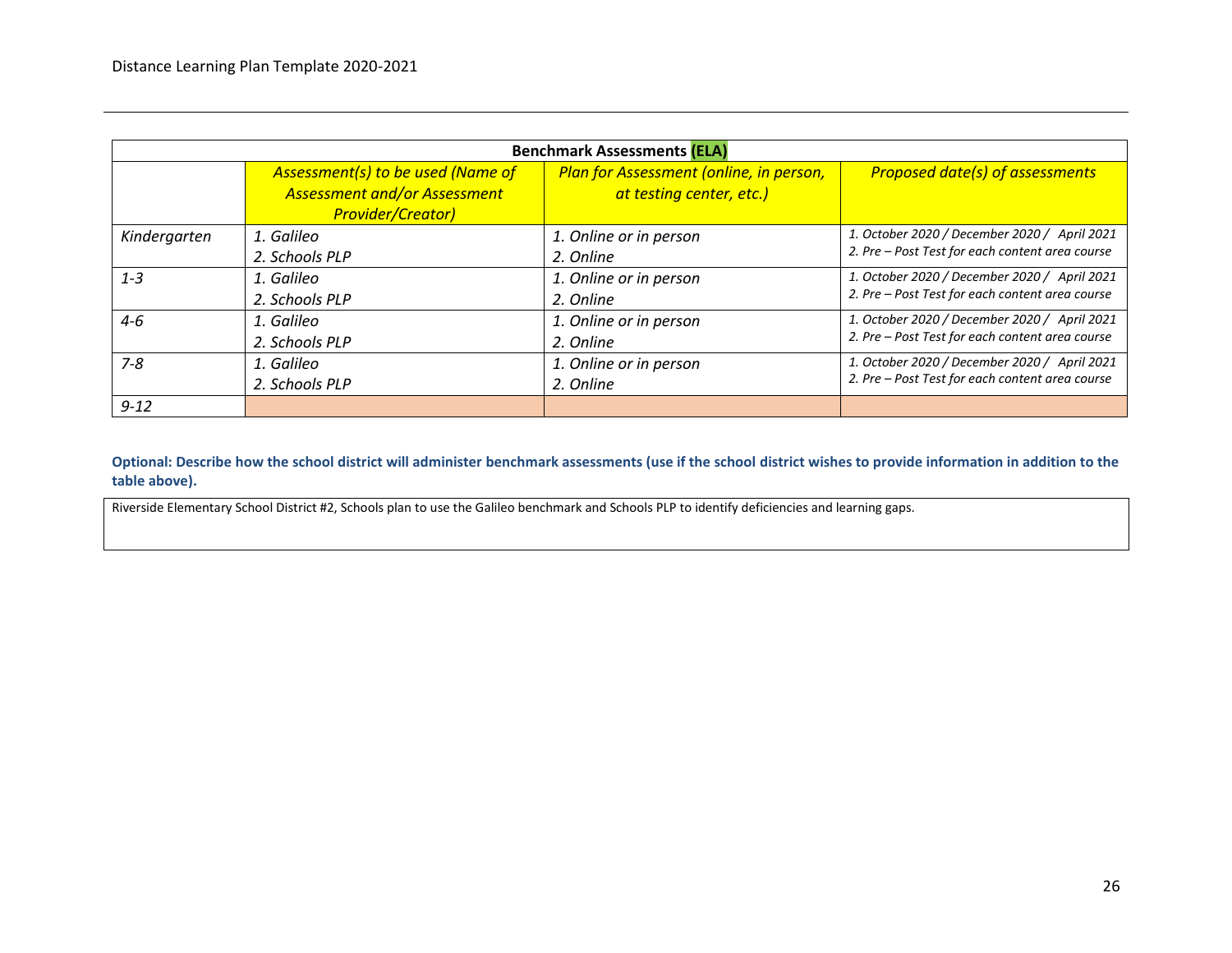# Additional Information (Optional)

**The school district may use this space to add any additional information it believes is key to the plan it has laid out in this document, or to highlight its efforts to provide a quality Distance Learning Plan to its students.**

Riverside Elementary School District is expending support to the school community in an effort to support families with the unprecedented changes due to the current COVID-19 pandemic and the closing of schools for in-person instruction.

This will support families with the increased demands of child care and the high need for children to be provided with a high quality of instruction through distance learning that is comparable to in-person instruction.

Riverside Elementary School District will provide child care services in conjunction with Phoenix Afterschool Center from the City of Phoenix. Riverside Traditional Elementary School will provide free child care services and academic support to those currently enrolled students. This will take place during the same instructional hours offered during the prior school year before the closure of schools due to the COVID-19 pandemic.

Phoenix Afterschool Center (PAC) will provide child care services after regular school hours. Services will be provided in alignment with the Phoenix Afterschool Center (PAC) regulations.

Distance learning will be led by highly qualified teachers and supported by qualified Paraprofessionals while students are in child care at the school campus. Student achievement will be closely monitored weekly and quarterly by utilizing student work progress reports, summative and formative assessments in all content areas by the use of the distance learning platform adopted by the school district.

Both entities will enforce daily attendance reporting. Riverside Elementary School District will track attendance by methods recommended by the Department of Education. Student attendance will be tracked through the participation of distance learning, Zoom meetings, attendance during in-person child care and individual phone teacher conferences.

Phoenix Afterschool Center (PAC) will track daily attendance through in person participation of their child care services. Attendance will be reported daily to the school through the school attendance tracking platform.

Based on the Phoenix Afterschool Center, the current recommendations for services are based on the adult to student ratio of 1:10. Child care services will be provided to students based on availability and funding.

Riverside Elementary School District and the Phoenix Afterschool Center will enforce and commit to the implementation of the safety guidelines provided by the Centers of Disease Control and Prevention.

Child care services will begin once the Governor of Arizona allows schools to return to in-person instruction. Child care services will conclude once in-person instruction resumes at Riverside Elementary School District.

All services will be provided at Riverside Traditional Elementary campus located at 1414 S. 51st Av. Phoenix, AZ 85043.